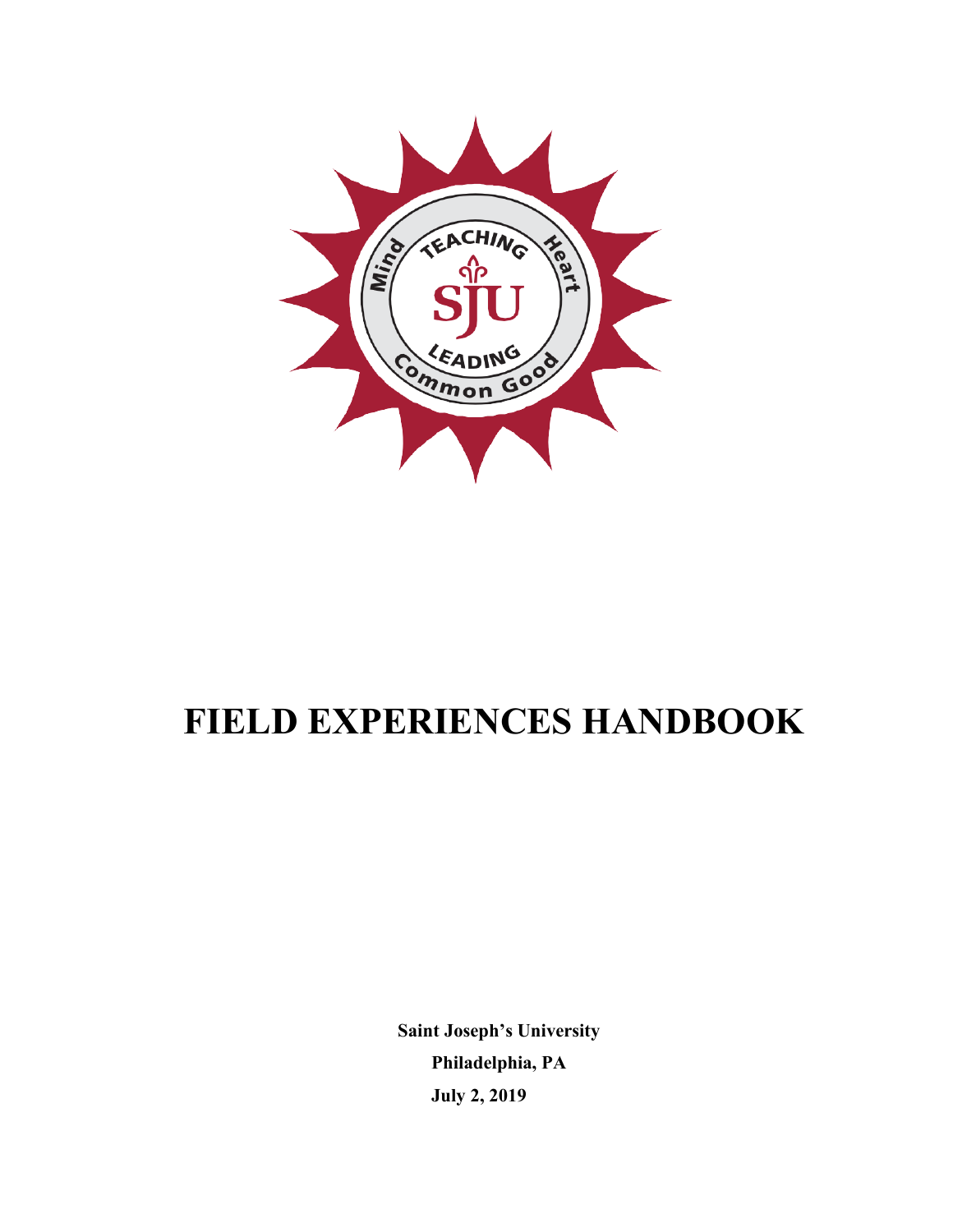# **Table of Contents**

| Mission & Vision of the Education Unit                                          | 3  |
|---------------------------------------------------------------------------------|----|
| Definition of Field Experiences                                                 | 4  |
| <b>Field Experience Guiding Principles</b>                                      | 4  |
| Professional Behaviors to be demonstrated throughout Field                      | 4  |
| Experience                                                                      |    |
| <b>Field Experience Stages</b>                                                  | 5  |
| Saint Joseph's University Field Experience Registration                         | 5  |
| Requirements                                                                    |    |
| <b>Courses containing Field Experiences</b>                                     | 6  |
| <b>Support for Candidates with Disabilities</b>                                 | 6  |
| <b>Background Clearances</b>                                                    | 6  |
| Field Experience Online Application                                             | 7  |
| <b>Transportation to Field Sites</b>                                            | 7  |
| Dress Code and Professional Conduct                                             | 8  |
| Punctuality, Attendance and Emergencies                                         | 9  |
| Professional Responsibility and Liability                                       | 9  |
| Field Experience Supervision/Role of the Cooperating Teacher                    | 11 |
| SJU Lesson Plan Format & Rubric                                                 | 12 |
| Assessment                                                                      | 12 |
| Appendix A: PA Code of Conduct                                                  | 13 |
| Appendix B: Courses with Field Experiences                                      | 18 |
| Appendix C: Field Experience Evaluation                                         | 19 |
| Appendix D. Lesson Plan                                                         | 23 |
| Appendix E: Attendance Form                                                     | 28 |
| Appendix F: Education Candidate Field Experience Memorandum<br>of Understanding | 29 |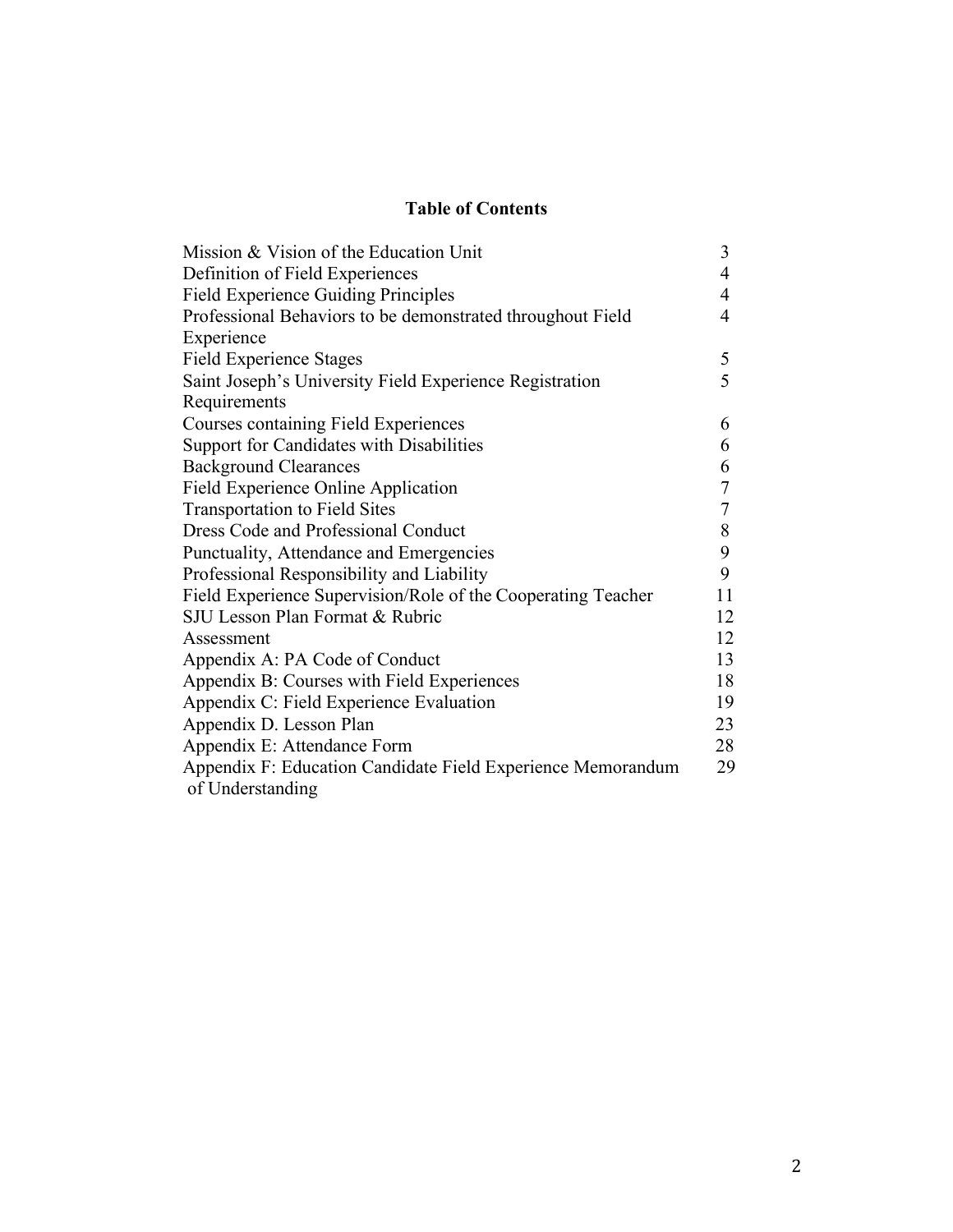#### **Mission and Vision of the Education Unit**

Saint Joseph's University Education Preparation Provider's conceptual organizing theme, *Teaching and Leading with Mind (Reason), Heart (Compassion), and Purpose (Social Justice*), is grounded by a set of principles and values that shape our mission (what we are charged to do) and our vision (what we aspire to do).

The Educator Preparation Provider (EPP)'s **mission** is to cultivate knowledgeable, caring, reflective, and socially conscientious educators who can think critically, inspire a passion for learning, communicate effectively, and advocate intentionally for all PK-12 students, including those from culturally nondominant communities and those who have distinct learning needs. The EPP is charged to develop the professional habits of reflective practitioners, change agents, teacher-researchers, and transformational educators. It is also responsible to develop strong and sustainable partnerships with schools and organizations in order to increase our impact on our share of the teacher and educational leadership preparation market.

Beyond these purposes, faculty in specific departments are charged with particular goals. In the Department of Educational Leadership, faculty are responsible to prepare school leaders who understand the pedagogical, political, social, and cultural role of education and who are willing to lead others preparing global and social justice oriented citizens. Faculty who teach in the Organization Development and Leadership (ODL) program educate adult students to train, educate and coach employees, leaders, community members and other educators in the art and science of psycho educational processes and organizational psychology. This program focuses on the holistic health of organizations and the teams and individual leaders who work in those organizations. Faculty in the Department of Special Education are especially invested in helping candidates develop the skills and knowledge to accommodate and modify the learning environment for students with divergent learning needs. Faculty in the Department of Teacher Education are specifically charged with building candidates' knowledge of schooling, development, technology, and teaching within specific content areas.

The EPP's **vision** is to create caring, committed, confident, and knowledgeable teachers and school leaders. We strive to produce intellectually curious, ethical, reflective, and activist-oriented professionals who are committed to the democratic promise of high quality education for all children. To this end, our graduates should be politically aware and invested in transforming the policies and practices that undermine student achievement. They should be able to apply theoretical and analytical perspectives about learning and teaching to their everyday decision-making. Among these are understandings about the values, perspectives, heritage, and cultural capital that all students bring to school. Such a mindset is essential for creating culturally relevant programs that allow students to identify with school. Additionally, graduates should be knowledgeable about technology to create intellectually engaging learning environments. They should be able to communicate and collaborate with different stakeholders and apply effective leadership approaches to create healthy, effective, and inclusive systems where growth and learning can happen.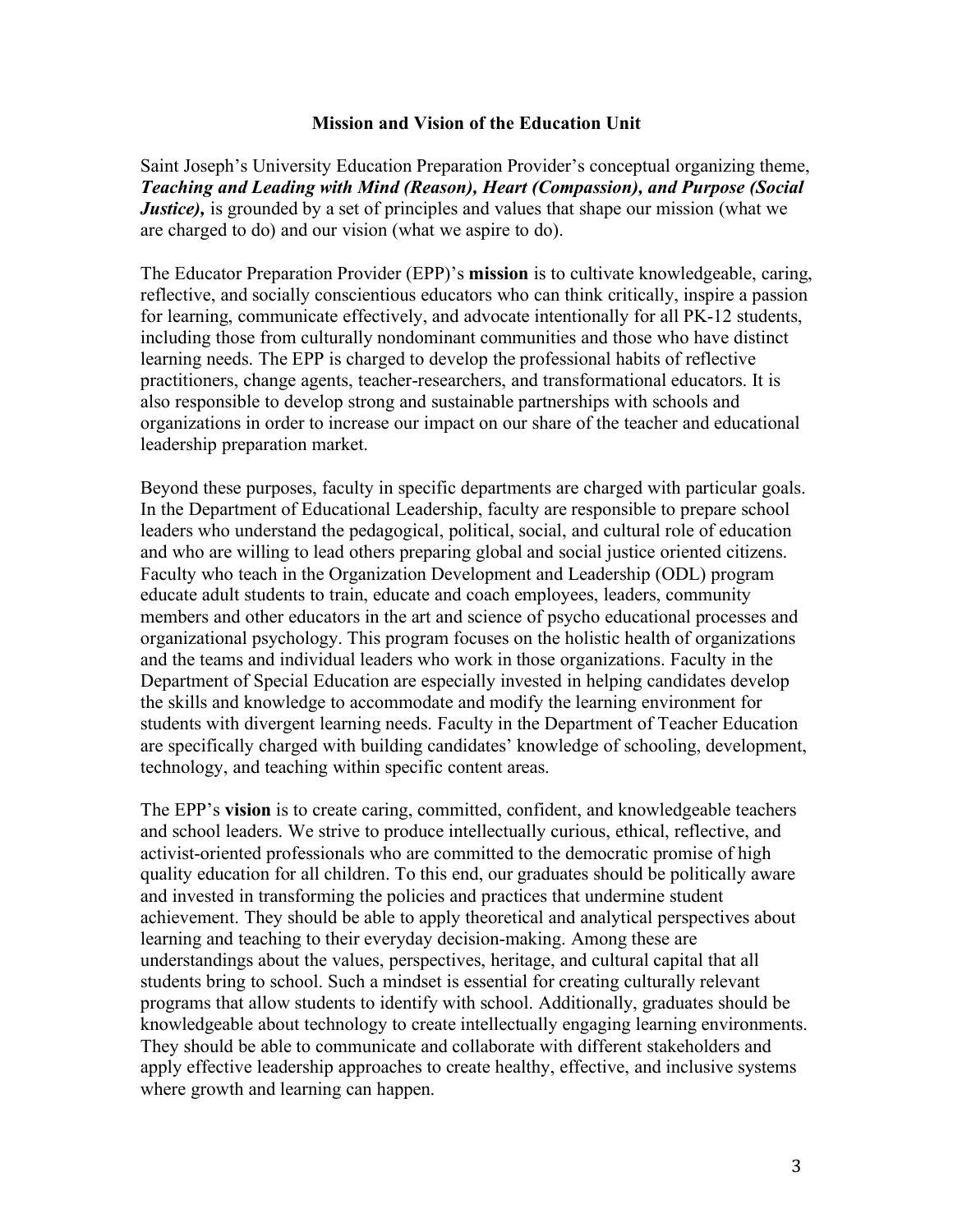# **I. Definitions of Field Experience**

Per the Pennsylvania Department of Education, there are four stages of field experience and student teaching (See Section IV below). Each one is progressively more intensive and requires the candidate to assume gradually more responsibility. The experiences should take place in collaborative settings to give candidates a flavor for the values, culture, and working styles of learning environments. This includes learning about the socio-emotional and academic traits of students, and gaining experience with the teaming approach to teaching through direct observation and participation in teamwork and collaboration at the appropriate grade levels.

Field experiences are defined, as a range of formal, required school and community activities participated in by students who are enrolled in teacher preparation programs. These activities generally do not include student teaching under the supervision and mentorship of a classroom teacher. Effective field experiences provide candidates with increasing exposure to schools, under the guidance of program faculty and trained teacher mentors throughout the preparation program.

# **II. Field Experience Guiding Principles**

- 1. Field experiences are designed and delivered for candidates to make explicit connections with content areas, cognitive development, motivation and learning styles.
- 2. Field experiences allow teacher candidates to observe, practice, and demonstrate coursework competencies, under the supervision of education program faculty and under the mentorship of certified teachers.
- 3. Field experiences must allow teacher candidates to progress from observation to teaching small groups of students under the mentorship of a certified educator at the pre-student teaching level, to the culminating student teaching experience.
- 4. Field experiences are on-going throughout the program, aligned with coursework, and include varied experiences in diverse environments.
- 5. Candidates need time to learn and demonstrate the complex competencies and responsibilities required by teachers.
- 6. Inform the Director of Filed Experience (James Osborne) and your course instructor if you are not seeing a subject or grade level required for an assignment.

# **III. Professional Behaviors to be demonstrated throughout Field Experience**

- 1. Understand and adhere to PA Code of Conduct (See Appendix A)
- 2. Appreciate the need for and maintain, student, family, and staff confidentiality.
- 3. Acquire and maintain appropriate clearances.
- 4. Understand and adhere to policies and procedures of the specific institution.
- 5. Advocate for high quality, child-centered teaching practices utilizing the appropriate supervisory channels, including requirements related to mandated reporter status.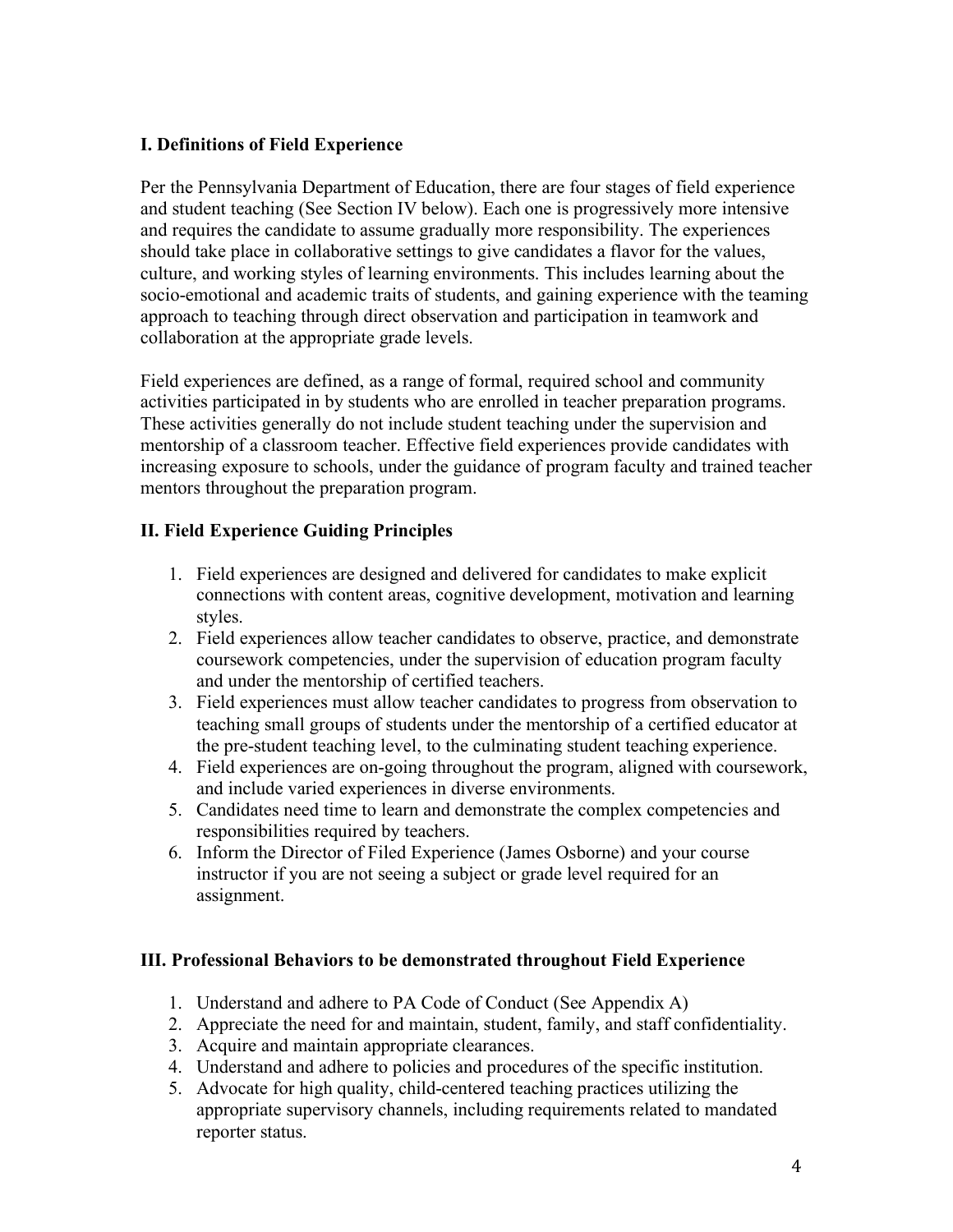## **IV. Field Experience Stages**

The following section describes the four stages of Field experience required for all certificate areas.

## **Stage 1: Observation**

Students are observers in a variety of education and education-related settings appropriate to various grade level assignments. Observations should occur in a range of school and learning settings (e.g., urban, suburban, rural; high and low-performing schools) so that students have a broad experience.

## **Stage 2: Exploration**

This is an experience in which the candidate works under the teacher's supervision during individual tutorials or with a small group of students. Activities can include reading, math, and other subject matter experiences, tutoring children, small group conversations, outdoor play, and monitoring classroom routines and procedures.

## **Stage 3: Pre-student teaching**

This is the beginning of student teaching in which candidates teach small groups of students, in schools and early learning settings. This field experience is a combination of individual tutorials, small group, and whole class instruction at the selected grade level over the course of the semester. Students work with materials that they have prepared and created for classroom instruction.

#### **Stage 4: Student Teaching**

There is a minimum of 12 weeks full-time student teaching required in §354.25(f). Saint Joseph's University candidates are expected to complete one entire semester of fulltime student teaching. Candidates will adhere to the calendar and schedule of the host school.

# **V. Saint Joseph's University Field Experience Registration Requirements**

Field experiences are embedded in specific courses within each teacher preparation program. Candidates must register for the accompanying "F" section for each course that contains field experiences. In addition, candidates must register for EDU 999 each semester in which they are enrolled for courses, which contain field experiences. Note: While candidates may enroll in multiple field experience classes in a given semester, candidates will only register for ONE EDU 999 section each semester. There is a \$100 field experience fee attached to EDU 999, thus it is prudent to register for only one EDU 999 each semester.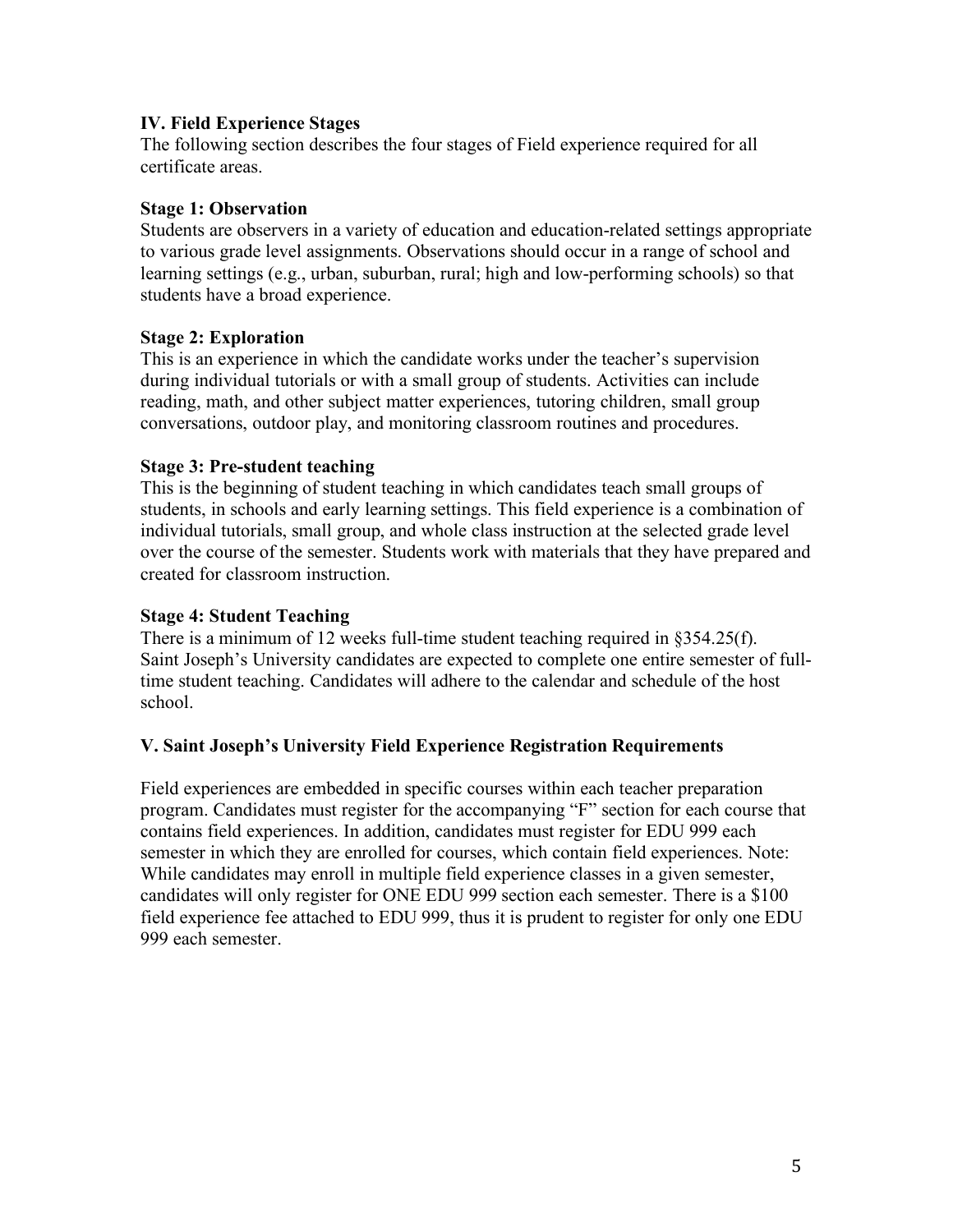# **VI. Courses containing Field Experiences**

All field experiences are embedded in courses. See Appendix B for the current list of courses, which contain field experiences. Candidates must register for the corresponding "F" course in order to get credit for a given field experience.

# **VII. Support for Candidates with Disabilities**

The Education Unit is committed to providing equal educational opportunities for all academically qualified students in keeping with legal requirements of the Americanswith Disabilities Act of 1990. A teacher candidate with a disability who seeks and is entitled to reasonable accommodations must notify the Director of Services for Students with Learning/Physical Disabilities. It is the responsibility of this office to verify a student's disability and to work with the student to identify reasonable accommodations.

Teacher candidates with disabilities should note that field placements may necessitate consideration of accommodations other than those deemed appropriate for a typical university classroom setting. In such instances, accommodations will be considered reasonable and appropriate only when they can both satisfactorily offset the disability and maintains the appropriate supervision and adequate instruction of all PreK-12 students affected by the relevant field experience. When either of these would be compromised, alternative educational roles may need to be considered.

Teacher candidates with disabilities should discuss individual needs with the Director of Student Teaching and Field Experiences well in advance of any field placement to allow adequate time for planning.

# **VIII. Background Clearances**

The Commonwealth of Pennsylvania (PA Act 24) requires all personnel who work in schools to obtain a PA Criminal and Child Abuse background check, an FBI fingerprinting, and a Tuberculosis test. STUDENTS WILL NOT BE PERMITTED TO ATTEND ANY FIELD EXPERIENCE WITHOUT CURRENT CLEARANCES.

All St. Joseph's University students must obtain the required clearances immediately upon acceptance to the university. A delay in obtaining clearances will result in a delay in obtaining a field placement. Students who miss required weeks of field experience due to lack of clearances will be impacted by possible lower course grades and receipt of an "incomplete" for the field experience, which must be completed in a subsequent semester.

All students must renew clearances each year. It is suggested that June is the best month to do so, as the new clearances will be good for the entire new school year, and it allows 4-6 weeks for the return of the Pa. Child Abuse clearance. Students must retain the originals in their possession at all times.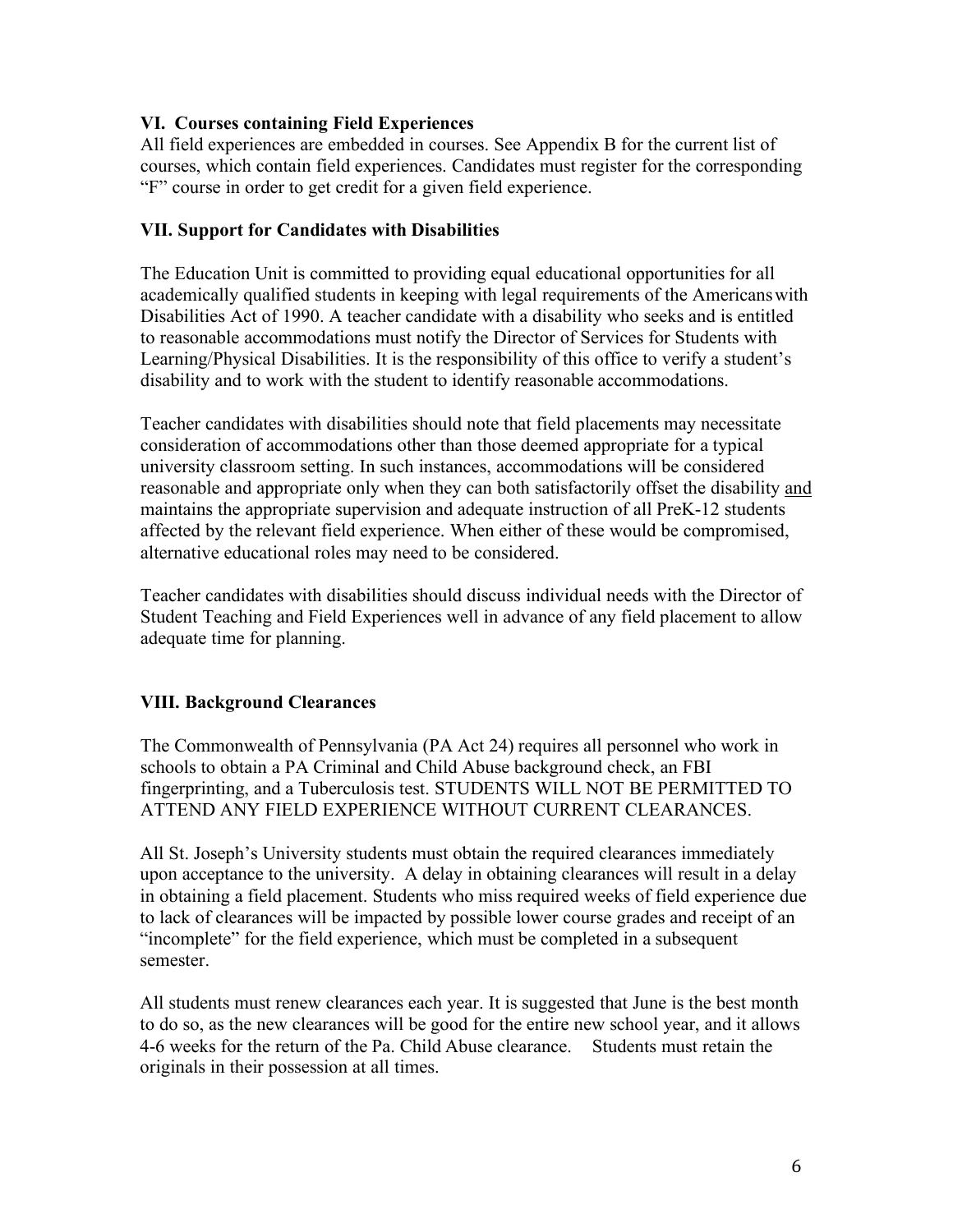All clearances are valid for only one calendar year, including the FBI fingerprinting. The clearance forms and instructions can be obtained at http://www.sju.edu/int/academics/cas/teachered/background.html

# **IX. Field Experience Online Application**

All candidates must submit an online application to request field experiences each semester. An email will be sent out in the first week of the semester with a link to the online application.

See: http://www.sju.edu/int/academics/cas/teachered/labplacementapp.html

# **X. Transportation to Field Sites**

Saint Joseph's University provides transportation to and from field sites utilizing university owned vans and university-trained drivers. This service is available for all freshmen and undergraduates who do not have their own vehicles. It is recommended that individuals who choose to drive themselves use car pools for safety purposes. Graduate students are expected to provide their own transportation. All questions pertaining to transportation should be directed to the Office of Field Experiences and Student Teaching at 610-660-3242.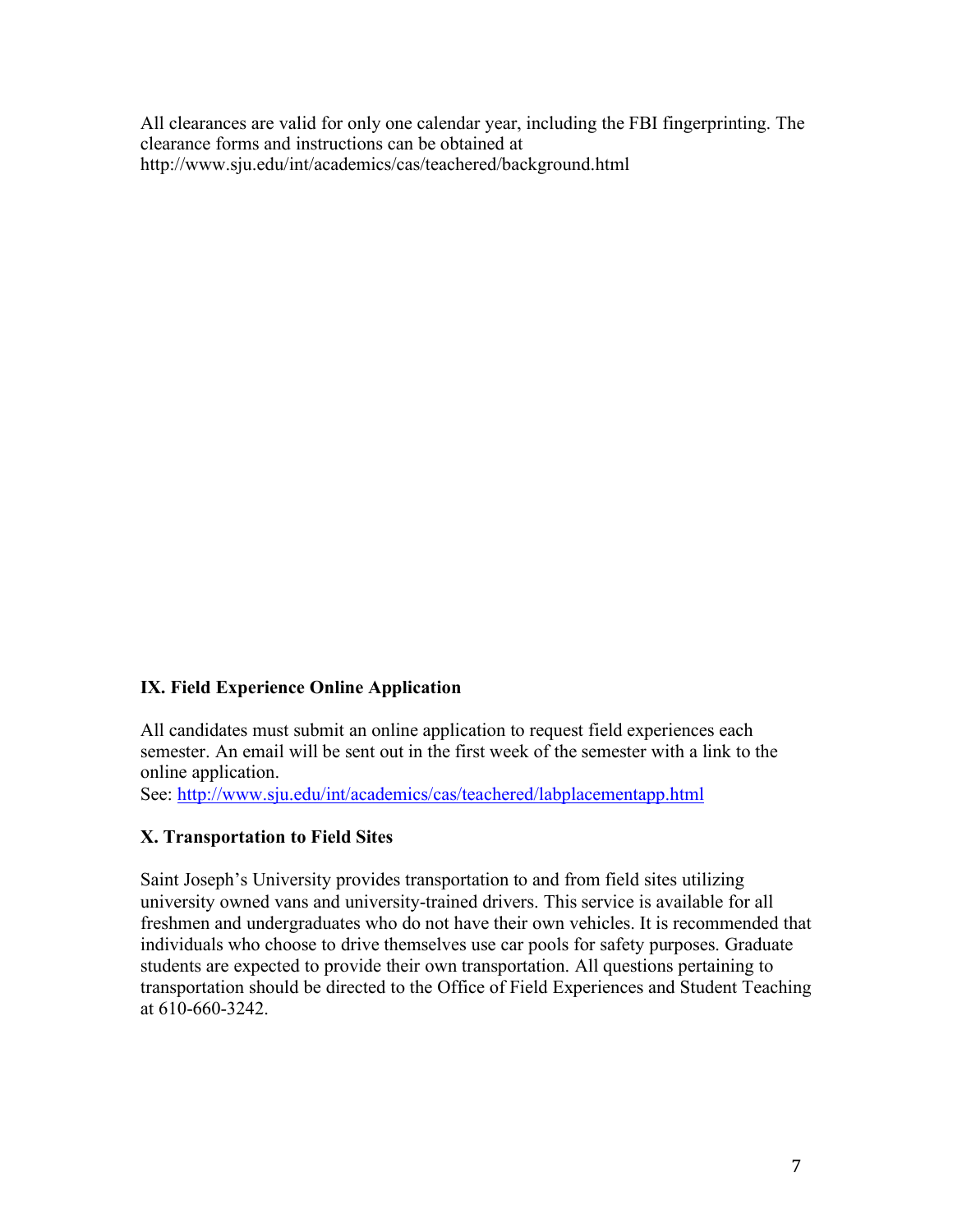Field experiences generally start the third week of class. Note: No candidate may attend a field experience without having submitted all current background clearances. Just prior to the start of field experiences, site assignments and transportation schedules will be distributed through SJU email.

# *All communications with candidates will be through the SJU email system. Candidates are responsible to check their SJU email regularly to stay alert to important announcements and information.*

# **XI. Dress Code and Professional Conduct**

- 1. During field experiences, candidates will interact with minors, parents/guardians, support staff, administrators and teachers. Although most interactions will be positive, occasionally challenging situations arise. Candidates are expected to work productively and professionally with all populations. Communication with the Office of Student Teaching and Field Experiences is encouraged if support is needed.
- 2. Candidates are expected to meet or exceed the school's expectation of appearance and behavior. Clothing should be professional in nature: slacks, skirts and appropriate shirts and tops are expected, but not jeans or leggings. For women, clothing should not be revealing in any way, and always appropriate for working with young people.
- 3. Candidates traveling by SJU van must report to the designated meeting place at least 10 minutes prior to departure. Students are expected to communicate in a timely manner directly to their assigned van driver in the event of lateness or absence. Van drivers are responsible to report all absences to the Office of Field Placements and Student Teaching.
- 4. Upon arrival at the school, candidates will report to the main office and sign in. Students should introduce themselves to the principal or school coordinator before going to their assigned classroom on the first day. When required, students should wear an ID badge or visitor's pass. Students should return to the office before departing and sign out of the building
- 5. Candidates should bring a copy of their PA Criminal Record Check and Child Abuse Clearance, TB Test Results, and FBI Fingerprinting to their school on their initial visit.
- 6. Candidates should not use any electronic devices during a field experienceunless using such devices are part of the classroom activity.
- 7. Candidates should not chew gum, eat or drink in the classroom unless they are participating in a planned activity that calls for eating and drinking.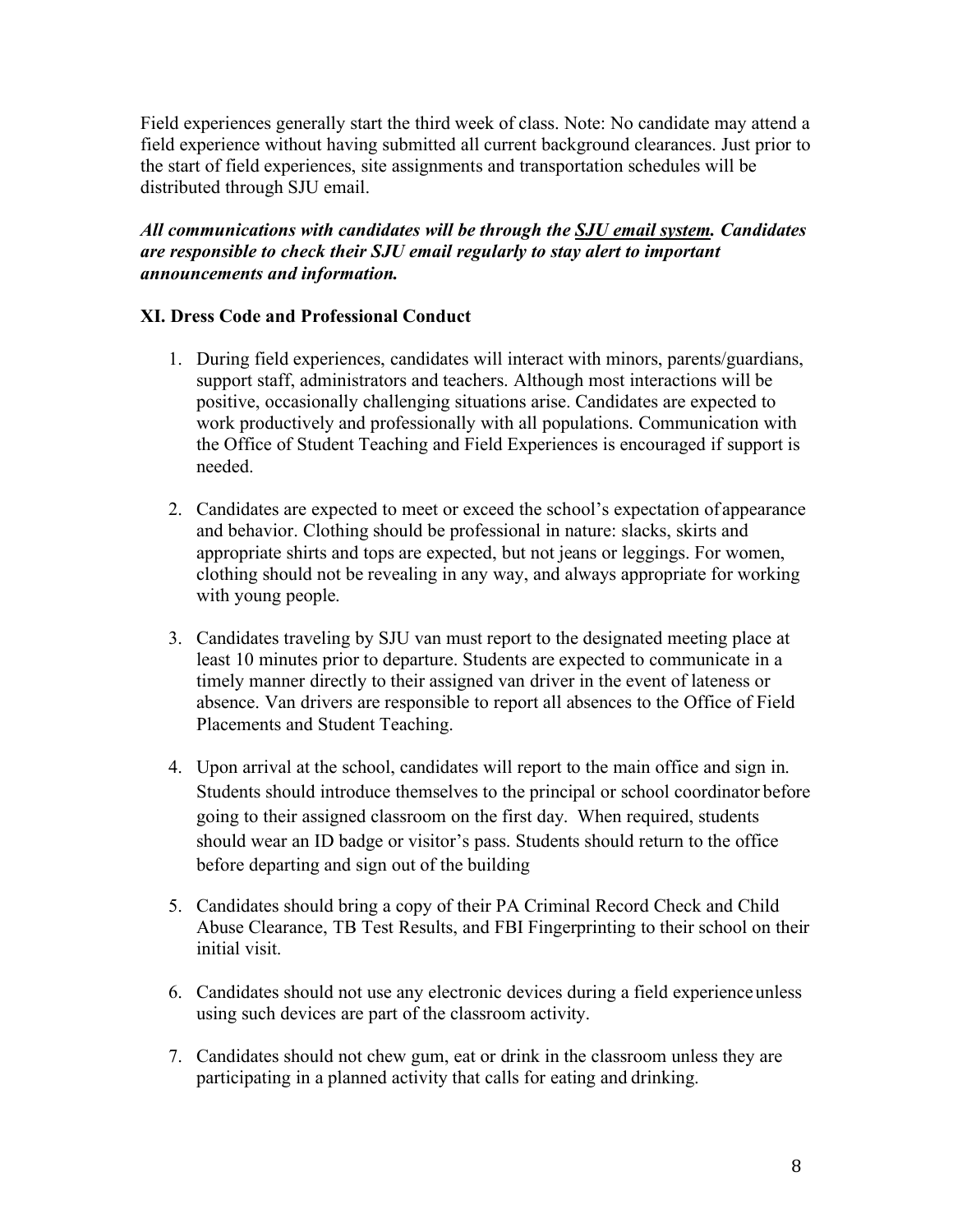- 8. Confidentiality laws protect school children. These laws requires that students not use the actual names of children in assignments, nor discuss children by name in classes at Saint Joseph's or any other situation outside their assigned school. Students should discuss the details of an issue regarding an individual child only with the cooperating teacher.
- 9. At their initial meeting, candidates should provide their cooperating teachers with their phone number and email address, and ascertain the best way tocommunicate with the cooperating teacher in the event that the students cannot make a scheduled visit.
- 10. Students should take a journal on each school visit to facilitate record keeping and observational data.
- 11. Students should write their cooperating teacher and principal a thank you note at the conclusion of their field experience.

# **12. Electronic Use & Communication**

Social media has real world consequences that are permanent and public. Your posts can be seen by anyone and will be used to judge your character. Some school districts search social media posts. Once employed, parents and students may also gain access to your digital content. The following guidelines will help you avoid putting you at risk:

- Maintain a professional online presence.
- Do not friend, reference or post photographs of your students or their families on ANY social media site unless used in the classroom.
- Do not engage in online personal communication (phone or text) and interactions with students or their families unless it has been approved by the field placement office or related to school concerns.

# **XII. Punctuality, Attendance and Emergencies**

Candidates must download the Attendance Report Form (See Appendix E). This form must be signed weekly by the host teacher and submitted to the course professor at the end of the semester to verify attendance.

Field experiences represent candidates' entry into the teaching profession. As such, punctuality and regular attendance are imperative. When an emergency arises, proper notifications are required as follows:

- 1. If appropriate, call van driver to report the situation.
- 2. Call host school office to alert your host teacher of the situation.

Absenteeism and tardiness may affect course grades and receiving credit for field experiences. Absence due to a candidate's failure to submit the required clearances will be considered UNEXCUSED.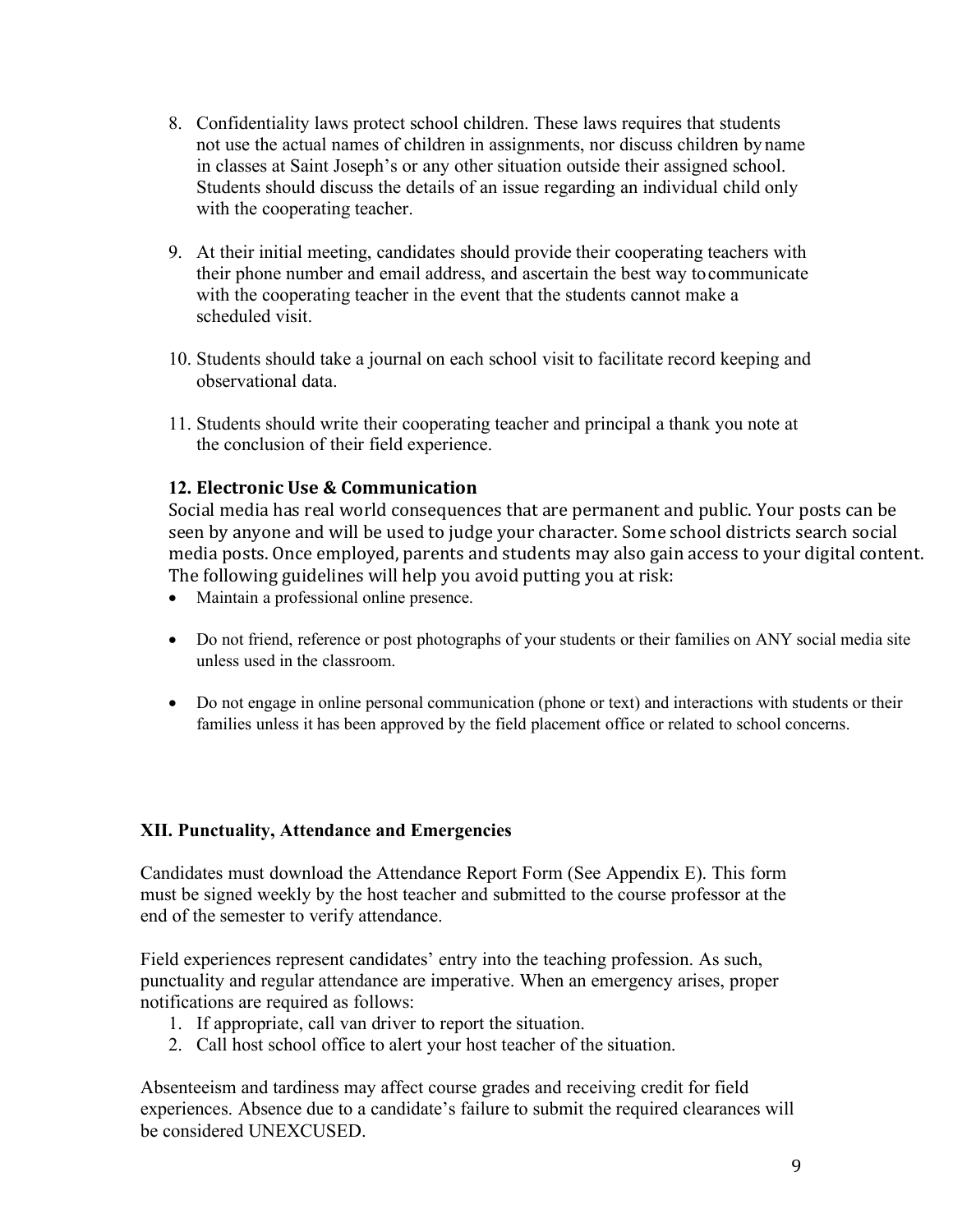# **XIII. Professional Responsibility and Liability**

As indicated above, candidates must adhere the Professional Code of Conduct (Appendix A) throughout their participation in field experiences.

Guidelines:

- 1. In your role as a pre-service teacher candidate you may share the responsibility to supervise children, therefore you must become familiar and follow the host school's safety and security policies.
- 2. In the event that you observe any imminent compromise to the safety of the students or the building, you must report the situation to your host teacher and/or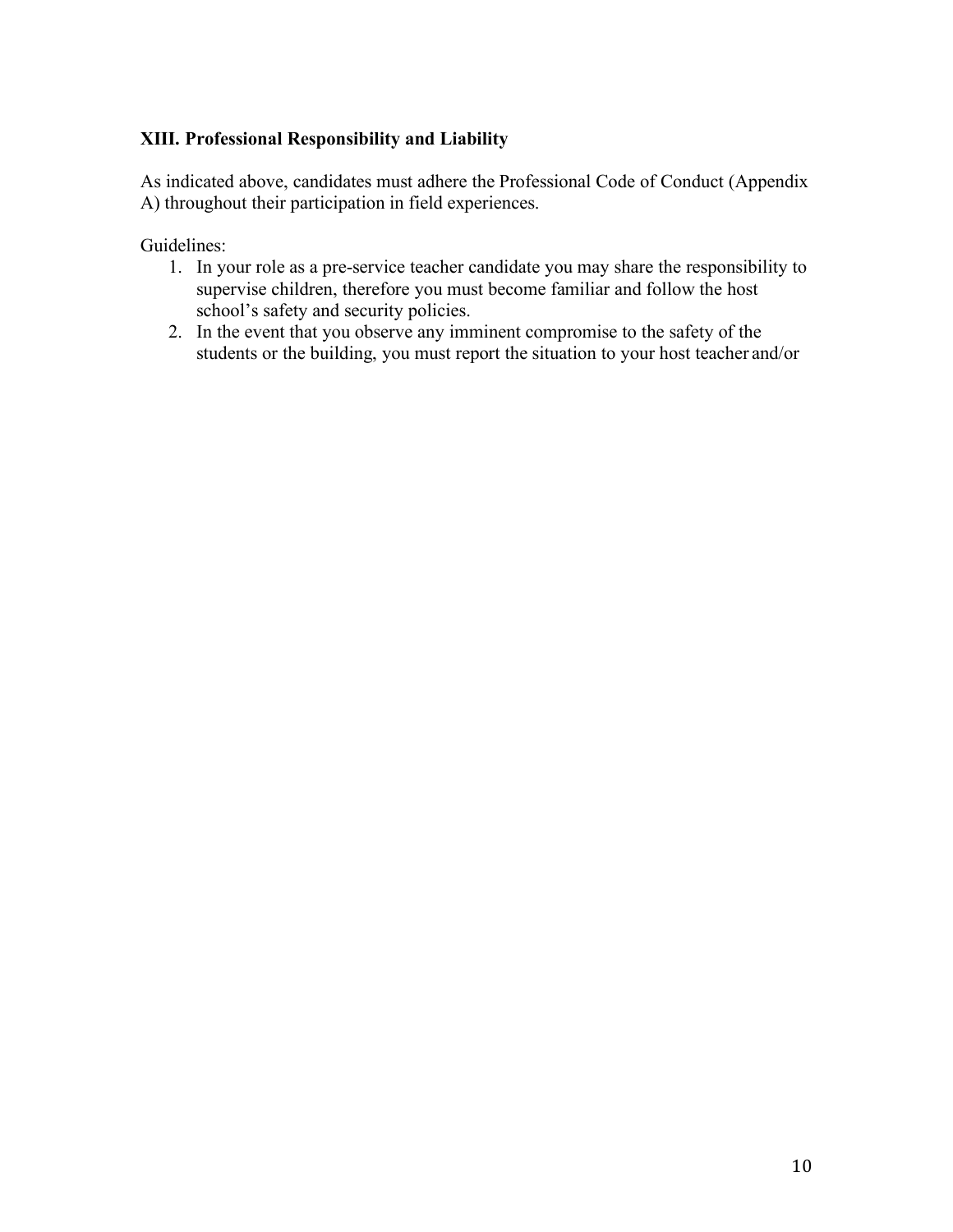the school administration. A report of the situation must also be sent to the Director of Field Experiences as soon as possible.

3. If you suspect any inappropriate treatment of children by anyone, you must report this to the Director of Field Experiences immediately.

# **XIV. Field Experience Supervision/Role of the Cooperating Teacher**

The cooperating teacher is the single most important component of a successful field experience. Modeling exemplary classroom practices, a cooperating teacher offers the field experience teacher candidate opportunities to provide effective instruction, observe and practice successful classroom management strategies, and develop positive social interactions among pupils and adults.

To serve as a cooperating teacher, a teacher must:

- Have been approved by the principal and/or the district.
- Hold a valid PA Instructional I or Instructional II teaching certificate authorizing him/her to teach in the field and/or grade level.
- Have a thorough knowledge of subject matter and use such knowledge to create interactive learning experiences and varied assessments for PK-12 students that have a positive effect on their achievement.
- Demonstrate positive communication skills and effective classroom environment strategies.
- Appreciate individual differences, show respect for the diverse talents of learners, and be committed to helping them develop self-confidence and competence.
- Plan instruction based on knowledge of subject matter, of students, and of curriculum goals and models and the PA Academic Standards.
- Demonstrate excellence in teaching and the 21st century skills needed for success in a global economy.
- Be a lifelong learner who seeks opportunities for continued growth.
- Possess and exhibit high expectations for students.
- Supervise positive classroom interactive experiences.
- Confirm attendance by signing the candidate's attendance form. See Appendix E.
- Complete and submit the candidate's Field Experience Evaluation Form. See Appendix C.
- Be willing to participate in University-sponsored professional development opportunities and experiences that increase his/her expertise as a cooperating teacher and classroom instructor.
- Be familiar with and model the PA Code of Professional Practice and Conduct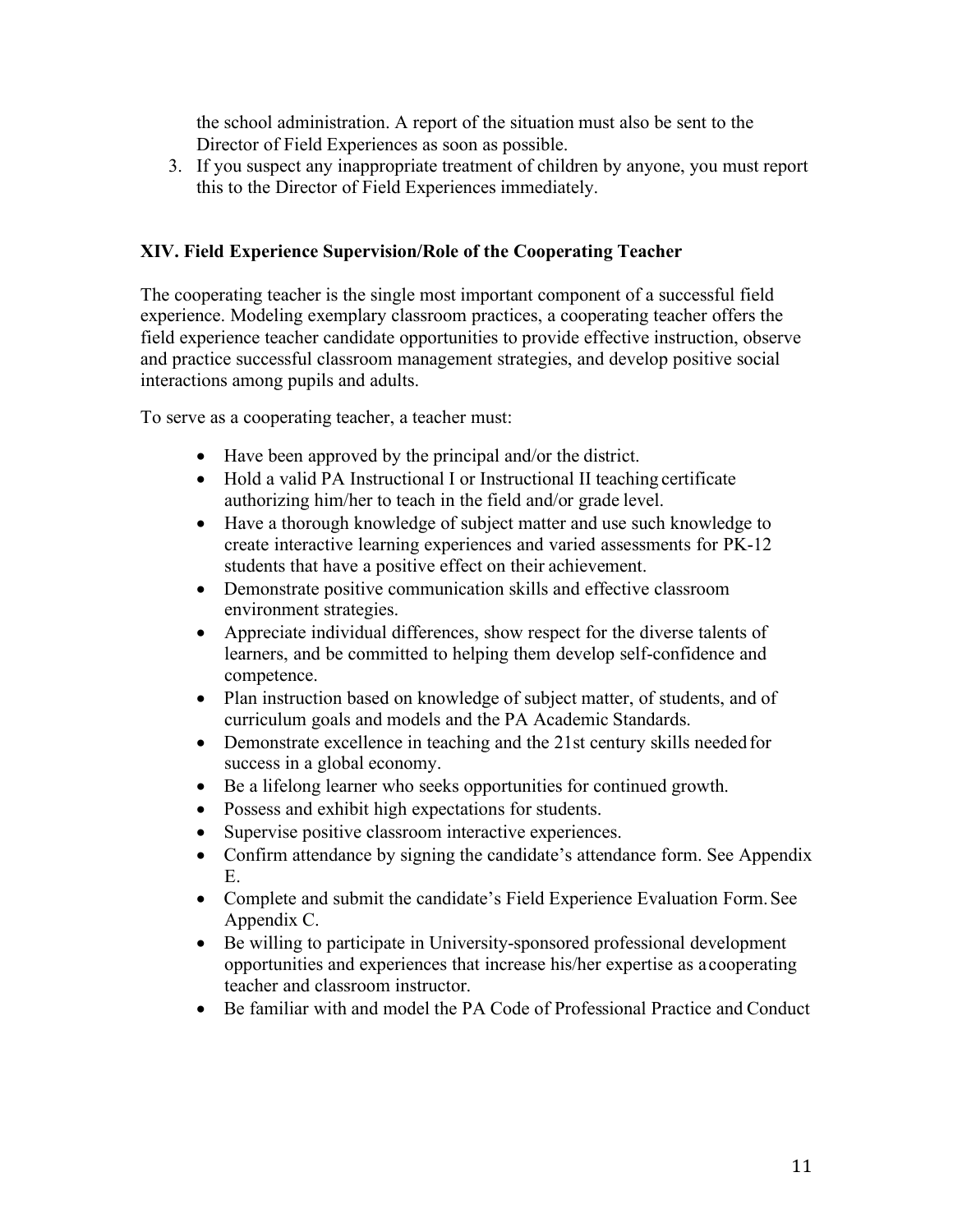# **XV. Saint Joseph's University Lesson Plan Format and Rubric**

For all field experience courses that require formal lesson plans, candidates will use the approved SJU lesson plan format. See Appendix D.

# **XVI. Assessment**

Since all field experiences are linked to academic courses, teacher candidates will be assessed through the assignments related to these placements. It is suggested that the candidate review all assignments with the cooperating teacher at the beginning of the semester, so a workable calendar can be created that can be practically implemented. Candidates must incorporate unexpected interruptions such as changes in school schedules, as well as weather, transportation and health issues.

In addition, the Education Unit evaluates all teacher candidates in the classroom, the field and during student teaching with a similar teacher disposition evaluation tool which includes knowledge, skills and dispositions. In the field, teacher candidates are evaluated on their content knowledge, skills of communication and collaboration, and dispositions of intellectual curiosity, ethical behavior and professional conduct. At the end of each semester, the university mails the Field Experience Evaluation Form to cooperating teachers. (See Appendix C)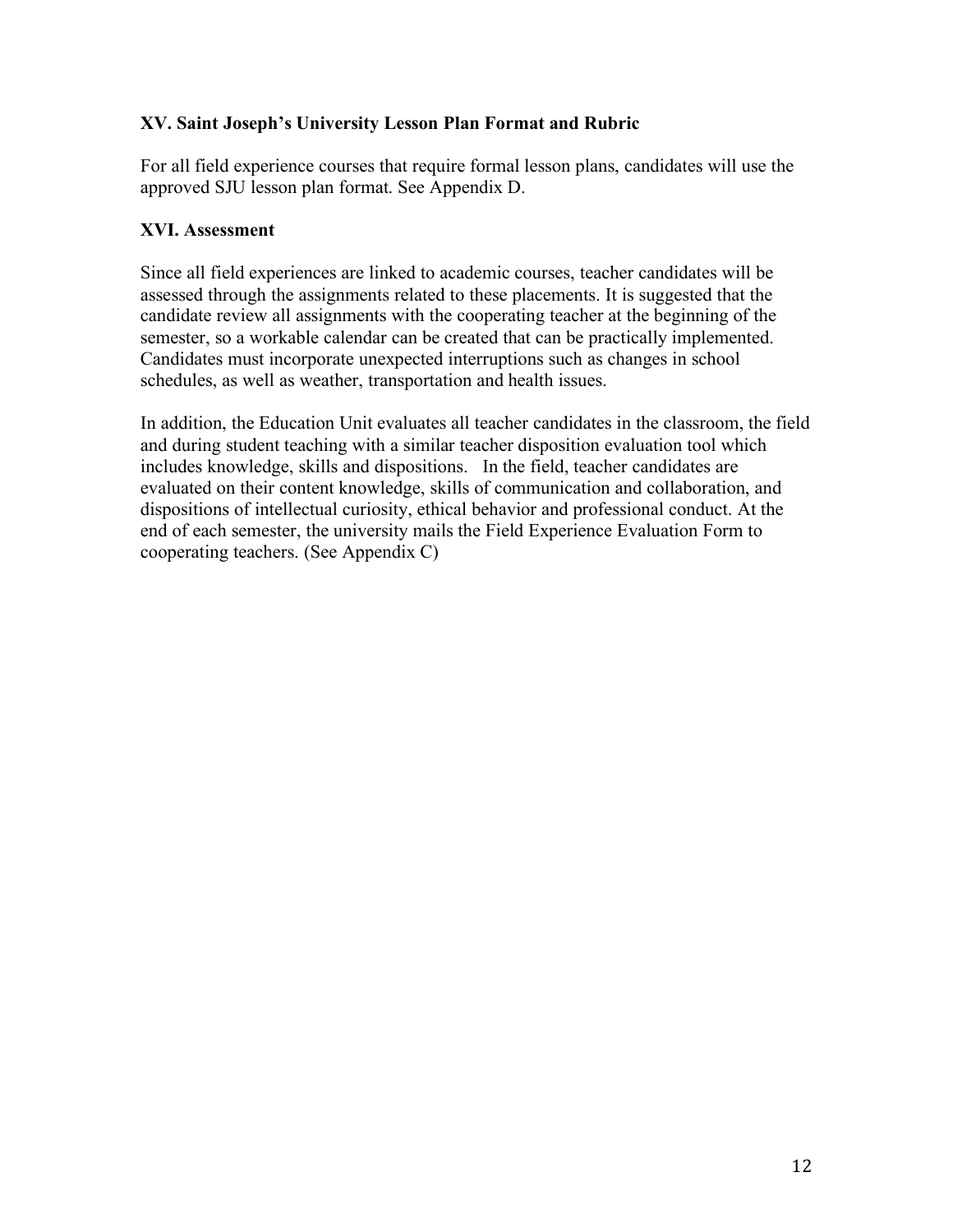## APPENDIX A PA Code of Professional Practice and Conduct

COMMONWEALTH OF PENNSYLVANIA Professional Standards and Practices Commission 333 Market Street, Harrisburg, PA 17126-0333 Phone: (717) 787-6576

## ANNEX A

TITLE 22. EDUCATION PART XIV. PROFESSIONAL STANDARDS AND PRACTICES COMMISSION CHAPTER 235. CODE OF PROFESSIONAL PRACTICE AND CONDUCT FOR EDUCATION

**Section** 

- 235.1. Mission.
- 235.2. Introduction.
- 235.3. Purpose.
- 235.4. Practices.
- 235.5. Conduct.
- 235.6. Legal Obligations.
- 235.7. Certification.
- 235.8. Civil Rights.
- 235.9. Improper personal or financial gain.
- 235.10. Relationships with students.
- 235.11. Professional relationships.
- §235.1. Mission.

The Professional Standards and Practices Commission is committed to providing leadership for improving the quality of education in this Commonwealth by establishing high standards for preparation, certification, practice and ethical conduct in the teaching profession.

§235.2. Introduction.

(a) Professional conduct defines interactions between the individual educator and students, the employing agencies and other professionals.

Generally, the responsibility for professional conduct rests with the individual professional educator. However, in this Commonwealth, a Code of

Professional Practice and Conduct (Code) for certificated educators is required by statute and violation of specified sections of the Code may constitute a basis for public or private reprimand. Violations of the Code may also be used as supporting evidence, though may not constitute an independent basis, for the suspension or revocation of a certificate. The Professional Standards and Practices Commission (PSPC) was charged by the Act of December 12, 1973 (P.L. 397, No. 141) (24 P.S. §§12-1251- -12-1268), known as the Teacher Certification Law, with adopting a

Code by July 1, 1991. See 24 P.S. §12-1255(a) (10).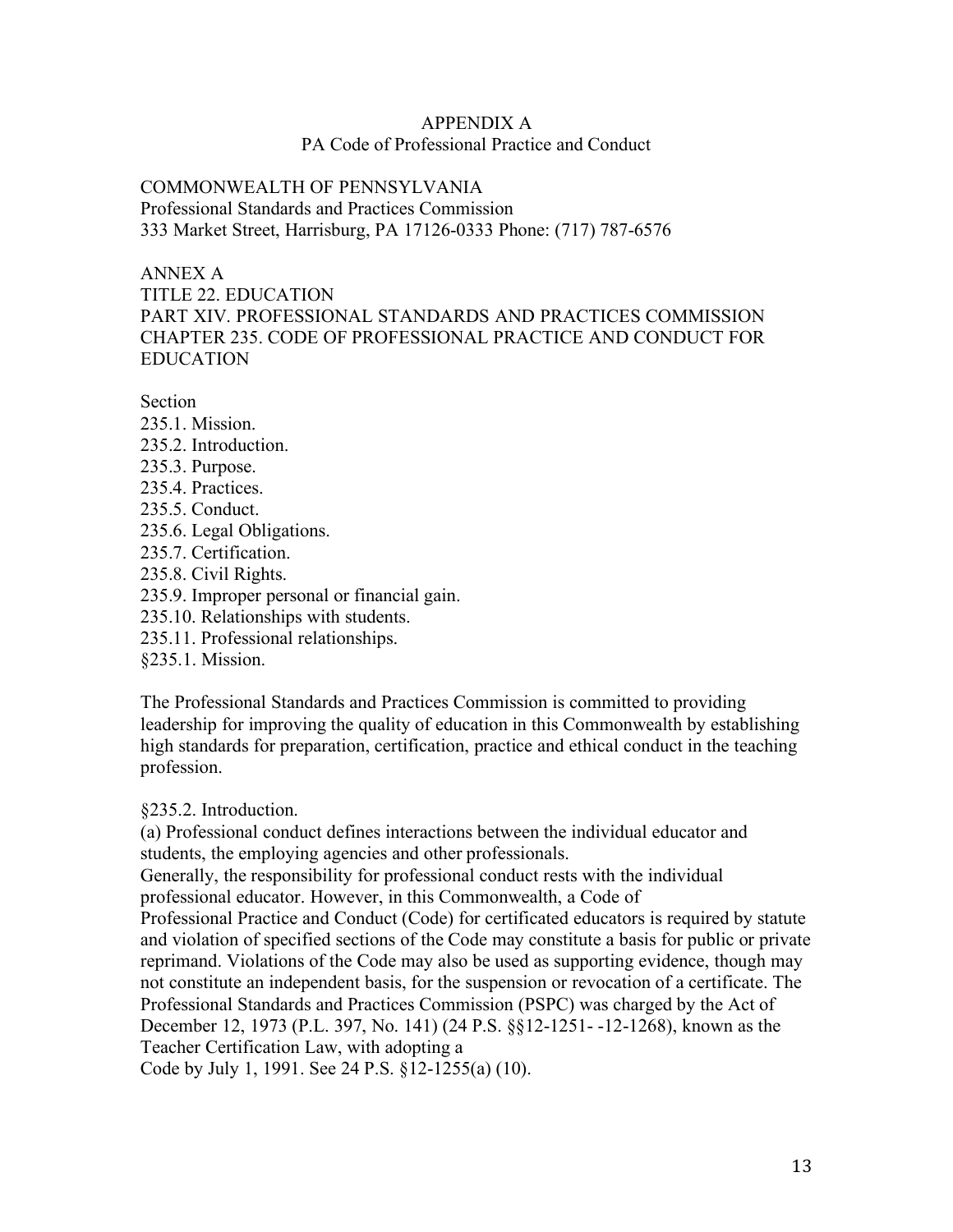(b) This chapter makes explicit the values of the education profession. When individuals become educators in this Commonwealth, they make amoral commitment to uphold these values.

## §235.3. Purpose.

(a) Professional educators in this Commonwealth believe that the quality of their services directly influences the Nation and its citizens.

Professional educators recognize their obligation to provide services and to conduct themselves in a manner, which places the highest esteem on human rights and dignity. Professional educators seek to ensure that every student receives the highest quality of service and that every professional maintains a high level of competence from entry through ongoing professional development. Professional educators are responsible for the development of sound educational policy and obligated to implement that policy and its programs to the public.

(b) Professional educators recognize their primary responsibility to the student and the development of the student's potential. Central to that development is the professional educator's valuing the worth and dignity of every person, student and colleague alike; the pursuit of truth; devotion to excellence; acquisition of knowledge; and democratic principles. To those ends, the educator engages in continuing professional development and keeps current with research and technology. Educators encourage and support the use of resources that best serve the interests and needs of students. Within the context of professional excellence, the educator and student together explore the challenge and the dignity of the human experience.

# §235.4. Practices.

(a) Professional practices are behaviors and attitudes that are based on a set of values that the professional education community believes and accepts. These values are evidenced by the professional educator's conduct toward students and colleagues, and the educator's employer and community. When teacher candidates become professional educators in this Commonwealth, they are expected to abide by this section.

(b) Professional educators are expected to abide by the following:

(1) Professional educators shall abide by the Public School Code of 1949 (24 P.S. §§1- 101- -27-2702), other school laws of this

Commonwealth, sections 1201 (a) (1), (2) and (4) and sections 1201 (b) (1), (2) and (4) of the Public Employee Relations Act (43 P.S. §§1101.1201 (a) (1), (2) and (4), and 1101.1201 (b) (1), (2) and (4), and this chapter.

(2) Professional educators shall be prepared, and legally certified, in their areas of assignment. Educators may not be assigned or willingly accept assignments they are not certified to fulfill. Educators may be assigned to or accept assignments outside their certification area on a temporary, short-term, emergency basis. Examples: a teacher certified in English filling in a class period for a physical education teacher who has that day become ill; a substitute teacher certified in elementary education employed as a librarian for several days until the district can locate and employ a permanent substitute teacher certified in library science.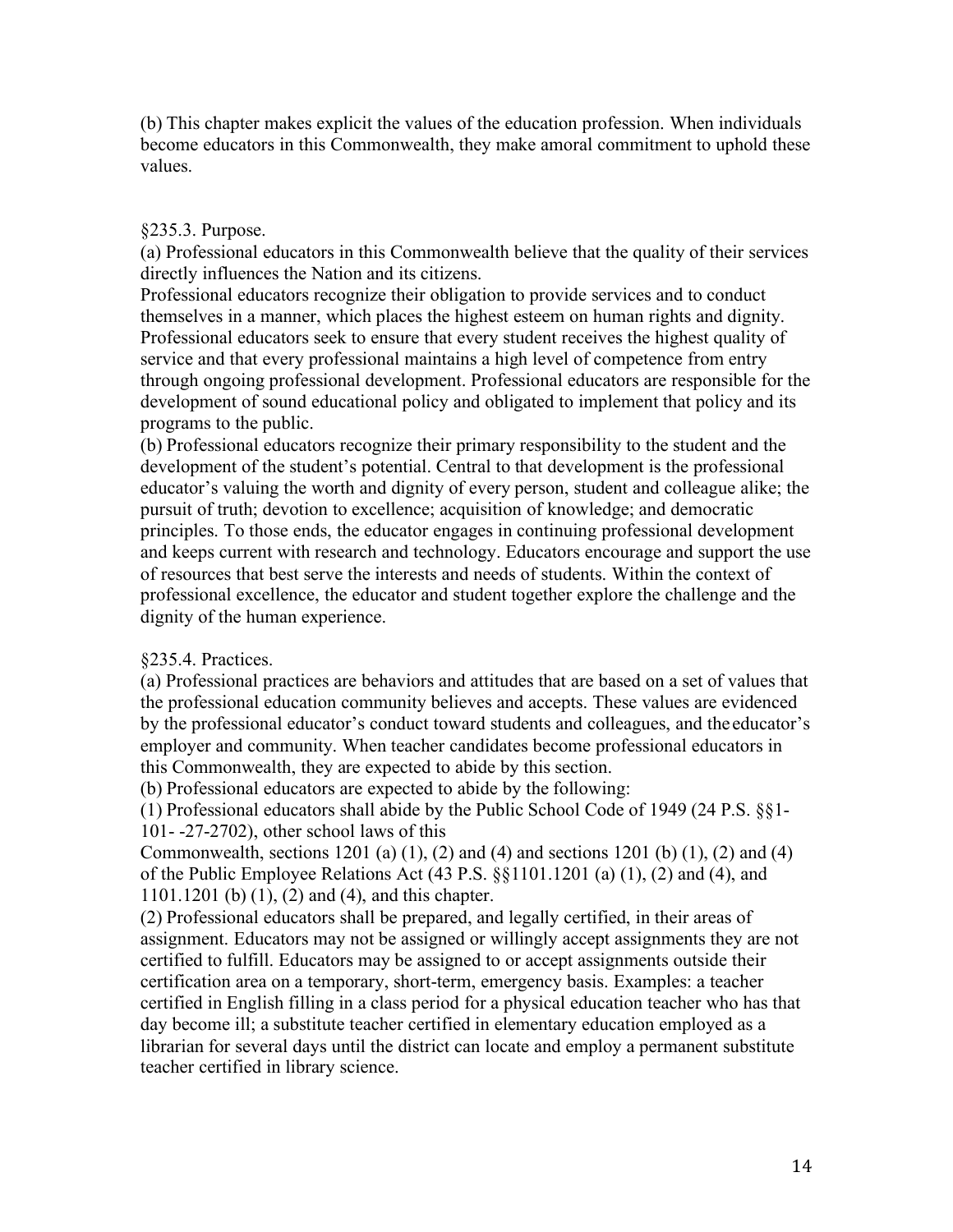(3) Professional educators shall maintain high levels of competence throughout their careers.

(4) Professional educators shall exhibit consistent and equitable treatment of students, fellow educators and parents. They shall respect the civil rights of all and not

discriminate on the basis of race, national or ethnic origin, culture, religion, sex or sexual orientation, marital status, age, political beliefs, socioeconomic status, disablingcondition or vocational interest. This list of bases of discrimination is not all-inclusive.

(5) Professional educators shall accept the value of diversity in educational practice. Diversity requires educators to have a range of methodologies and to request the necessary tools for effective teaching and learning.

(6) Professional educators shall impart to their students principles of good citizenship and societal responsibility.

(7) Professional educators shall exhibit acceptable and professional language and communication skills. Their verbal and written communications with parents, students and staff shall reflect sensitivity to the fundamental human rights of dignity, privacyand respect.

(8) Professional educators shall be open-minded, knowledgeable and use appropriate judgment and communications skills when responding to an issue within the educational environment.

(9) Professional educators shall keep in confidence information obtained in confidence in the course of professional service unless required to be disclosed by law or by clear compelling professional necessity as determined by the professional educator.

(10) Professional educators shall exert reasonable effort to protect the student from conditions which interfere with learning or are harmful to the student's health andsafety.

# §235.5. Conduct.

Individual professional conduct reflects upon the practices, values, integrity and reputation of the profession. Violation of §§235.6- -235.11 may constitute an independent basis for private or public reprimand, and may be used as supporting evidence in cases of certification suspension and revocation.

§235.6 Legal Obligations.

(a) The professional educator may not engage in conduct prohibited by the act of December 12, 1973 (P.L. 397, No. 141) (24 P.S. §§12-1251- -

12-1268), known as the Teacher Certification Law.

(b) The professional educator may not engage in conduct prohibited by:

(1) The Public School Code of 1949 (24 P.S. §§1-101- - 27-2702) and other laws relating to the schools or the education of children.

(2) The applicable laws of the Commonwealth establishing ethics of public officials and public employees, including the Public Official and Employee Ethics Laws, Act of October 4, 1978 (P.L. 883, No. 170), as amended, 65 P.S. §§401- -413.

(c) Violation of subsection (b) shall have been found to exist by an agency of proper jurisdiction to be considered an independent basis for discipline.

§235.5. Conduct.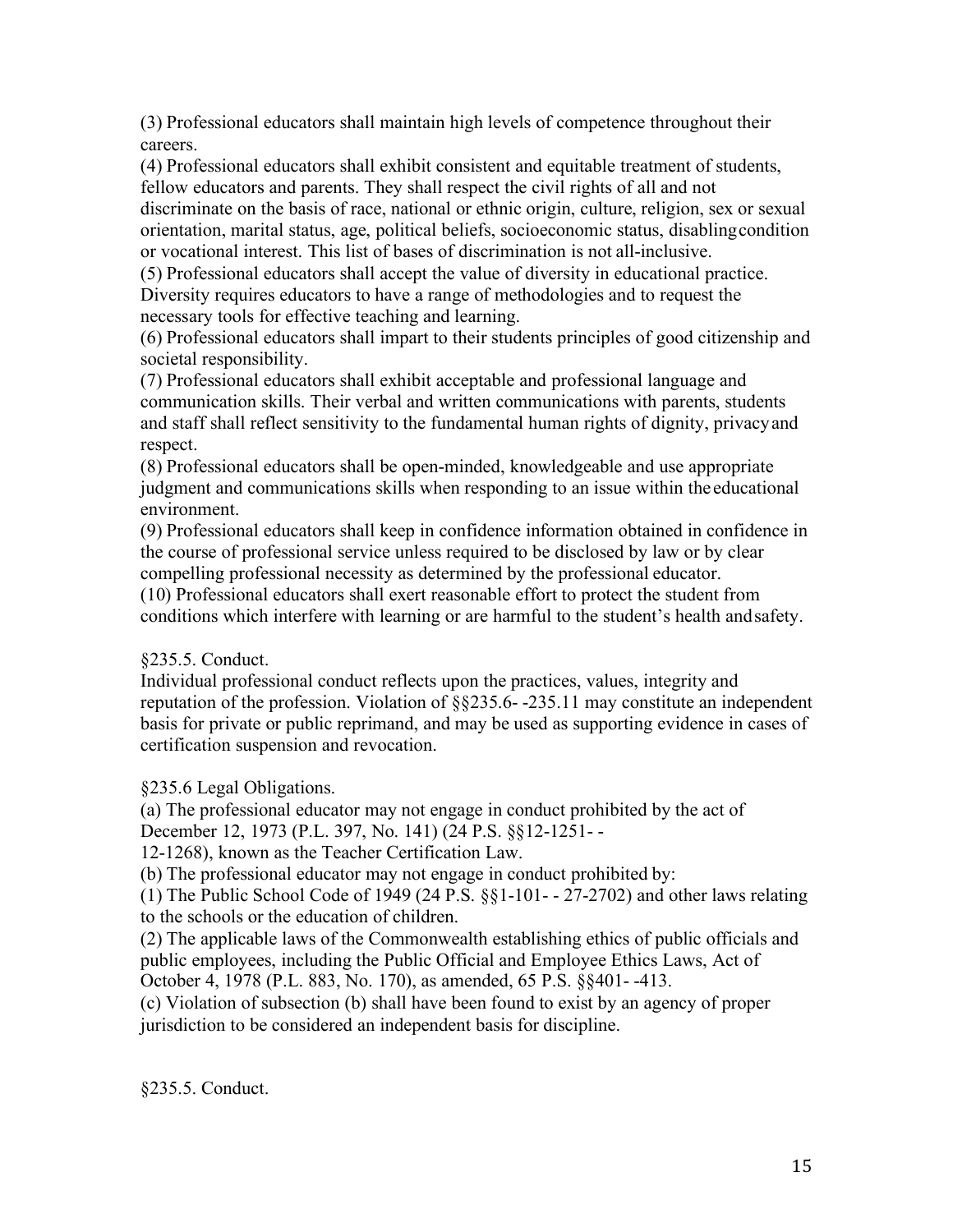Individual professional conduct reflects upon the practices, values, integrity and reputation of the profession. Violation of §§235.6- -235.11 may constitute an independent basis for private or public reprimand, and may be used as supporting evidence in cases of certification suspension and revocation.

§235.6 Legal Obligations.

(a) The professional educator may not engage in conduct prohibited by the act of December 12, 1973 (P.L. 397, No. 141) (24 P.S. §§12-1251- -

12-1268), known as the Teacher Certification Law.

(b) The professional educator may not engage in conduct prohibited by:

(3) The Public School Code of 1949 (24 P.S. §§1-101- - 27-2702) and other laws relating to the schools or the education of children.

(4) The applicable laws of the Commonwealth establishing ethics of public officials and public employees, including the Public Official and Employee Ethics Laws, Act of October 4, 1978 (P.L. 883, No. 170), as amended, 65 P.S. §§401- -413.

(c) Violation of subsection (b) shall have been found to exist by an agency of proper jurisdiction to be considered an independent basis for discipline.

# §235.7. Certification.

The professional educator may not:

(1) Accept employment, when not properly certificated, in a position for which certification is required.

(2) Assist entry into or continuance in the education profession of an unqualified person.

(3) Employ, or recommend for employment, a person who is not certificated appropriately for the position.

# §235.8. Civil rights.

The professional educator may not:

(1) Discriminate on the basis of race, national or ethnic origin, culture, religion, sex or sexual orientation, marital status, age, political beliefs, socioeconomic status, disabling condition or vocational interest against a student or fellow professional. This list of bases of discrimination is not all-inclusive. This discrimination shall have been found to exist by an agency of proper jurisdiction to be considered an independent basis for discipline. (2) Interfere with a student's or colleague's exercise of political and civil rights and responsibilities.

§235.9. Improper personal or financial gain.

The professional educator may not:

(1) Accept gratuities, gifts or favors that might impair or appear to impair professional judgment.

(2) Exploit a professional relationship for personal gain or advantage.

§235.10. Relationships with students.

The professional educator may not:

(1) Knowingly and intentionally distort or misrepresent evaluations of students.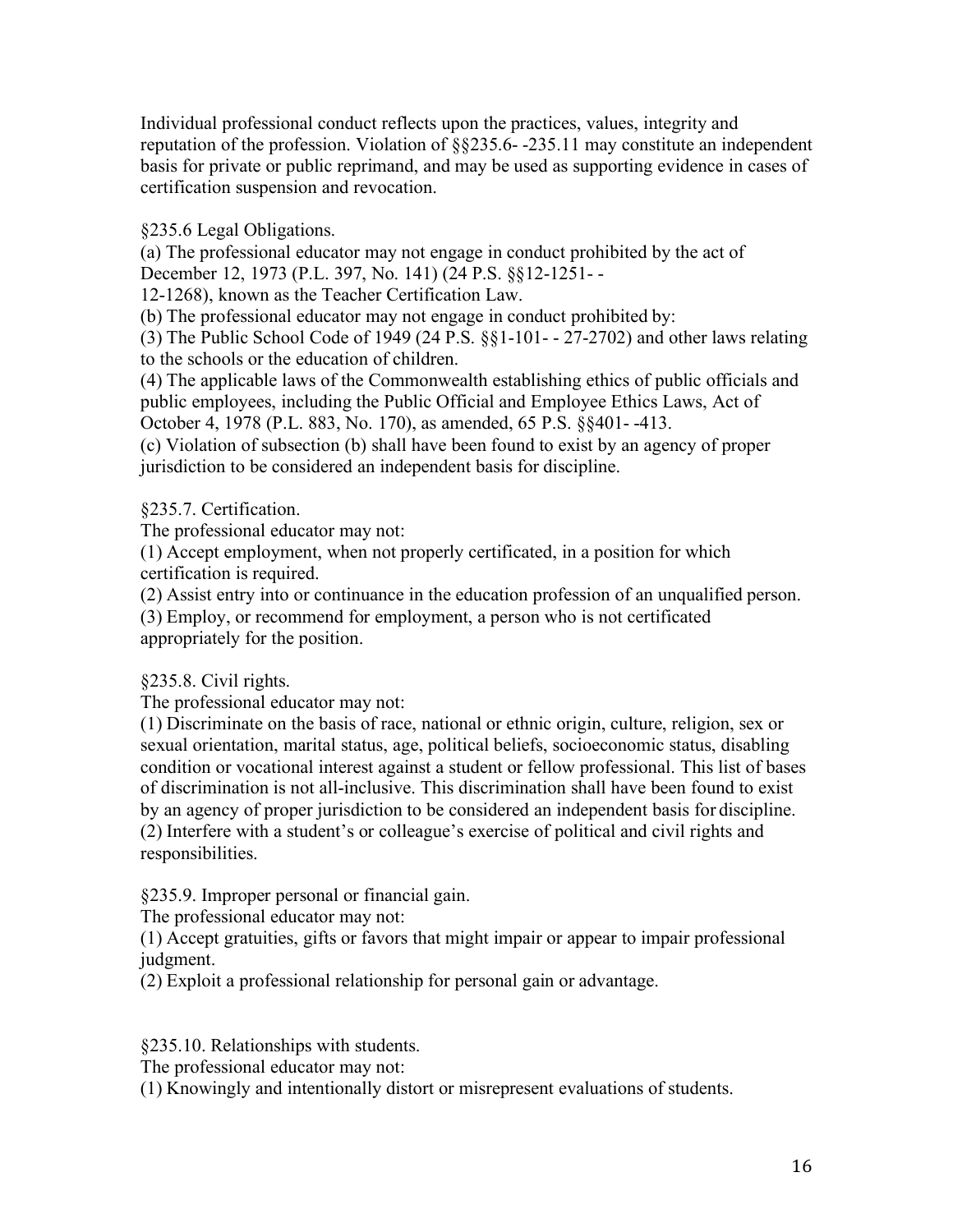(2) Knowingly and intentionally misrepresent subject matter or curriculum.

(3) Sexually harass or engage in sexual relationships with students.

(4) Knowingly and intentionally withhold evidence from the proper authorities about violations of the legal obligations as defined within this section.

§235.11. Professional relationships.

The professional educator may not:

(1) Knowingly and intentionally deny or impede a colleague in the exercise or enjoyment of a professional right or privilege in being an educator.

(2) Knowingly and intentionally distort evaluations of colleagues.

(3) Sexually harass a fellow employee.

(4) Use coercive means or promise special treatment to influence professional decisions of colleagues.

(5) Threaten, coerce or discriminate against any colleague who in good faith reports or discloses to a governing agency actual or suspected violations of law, agencyregulations or standards.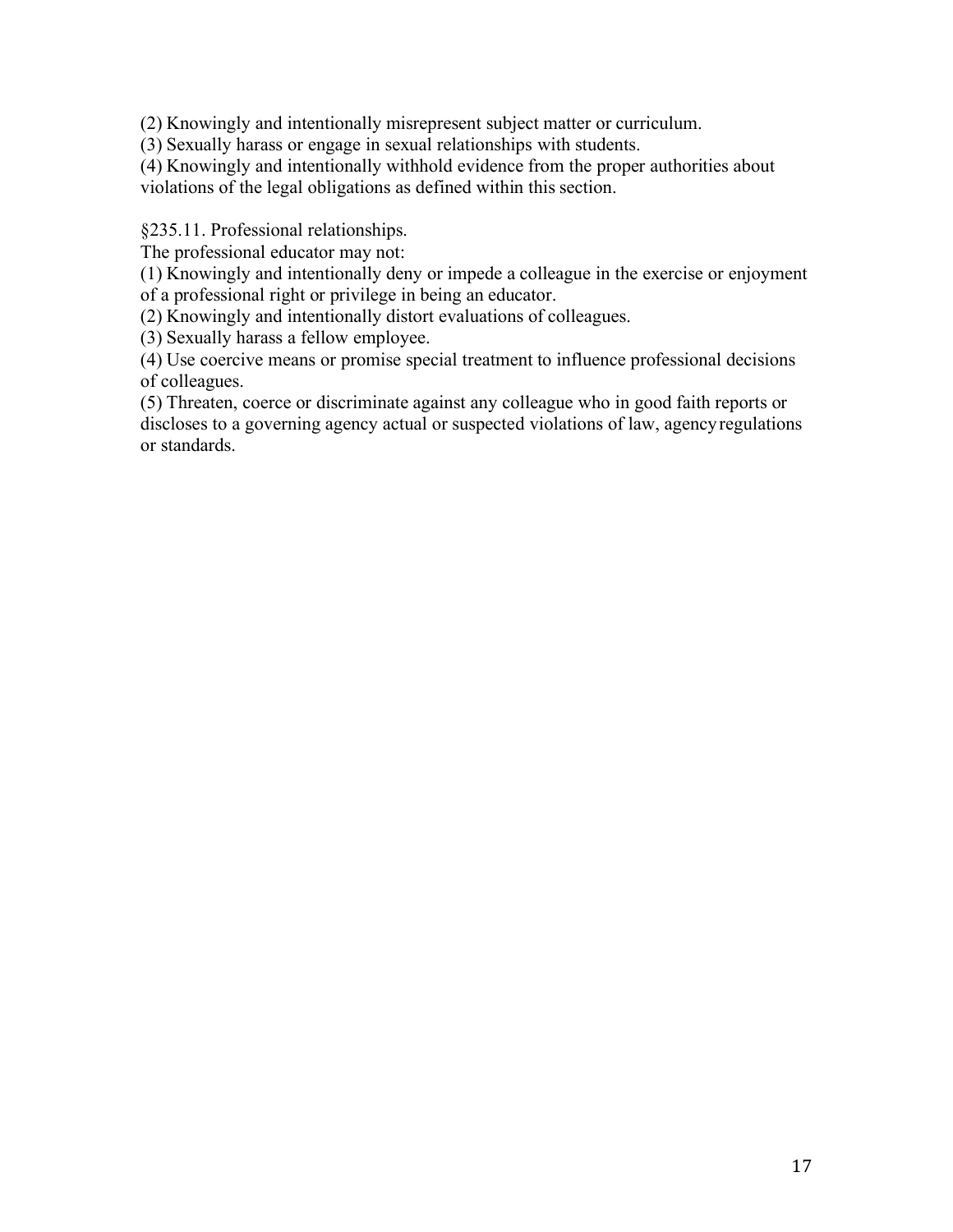# APPENDIX B

| Course                | PreK-4              | $4 - 8$           | $7 - 12$          | <b>Special Ed.</b><br>PK-8, 7-12 |
|-----------------------|---------------------|-------------------|-------------------|----------------------------------|
| EDU 150/550           | $\sqrt{\checkmark}$ | $\sqrt{\sqrt{2}}$ | $\sqrt{2}$        |                                  |
| Schools in            |                     |                   |                   |                                  |
| Society               |                     |                   |                   |                                  |
| EDU 151/551           | $\sqrt{2}$          | $\sqrt{2}$        |                   |                                  |
| Development           |                     |                   |                   |                                  |
| Cognition and         |                     |                   |                   |                                  |
| Learning              |                     |                   |                   |                                  |
| EDU 155/551           | $\sqrt{}$           |                   |                   |                                  |
| Foundations of        |                     |                   |                   |                                  |
| Early Childhood       |                     |                   |                   |                                  |
| EDU 157/557           |                     | $\sqrt{\sqrt{2}}$ | $\sqrt{\sqrt{2}}$ |                                  |
| Adolescent            |                     |                   |                   |                                  |
| Psyc.                 |                     |                   |                   |                                  |
| EDU 232/632           | $\sqrt{}$           |                   |                   |                                  |
| Reading Lit. 1        |                     |                   |                   |                                  |
| EDU 240/640           |                     | $\sqrt{\sqrt{2}}$ |                   |                                  |
| Reading Lit. 2        |                     |                   |                   |                                  |
| <b>EDU 242</b>        | $\sqrt{2}$          | $\sqrt{\sqrt{2}}$ |                   |                                  |
| Technology            |                     |                   |                   |                                  |
| Enhanced              |                     |                   |                   |                                  |
| Curric.               |                     |                   |                   |                                  |
| EDU 246/646           | $\sqrt{}$           | $\sqrt{2}$        | $\sqrt{2}$        |                                  |
| Literacy,             |                     |                   |                   |                                  |
| Language and          |                     |                   |                   |                                  |
| Culture               |                     |                   |                   |                                  |
| <b>EDU 248</b>        | $\sqrt{\checkmark}$ | $\sqrt{\sqrt{2}}$ |                   |                                  |
| Writing in the        |                     |                   |                   |                                  |
| <b>Upper Grades</b>   |                     |                   |                   |                                  |
| EDU 362/667           | $\sqrt{\checkmark}$ |                   |                   |                                  |
| <b>Social Studies</b> |                     |                   |                   |                                  |
| through the Arts      |                     |                   |                   |                                  |
| <b>EDU 363</b>        | √√                  |                   |                   |                                  |
| Science               |                     |                   |                   |                                  |
| Methods PreK-4        | $\sqrt{}$           |                   |                   |                                  |
| EDU 365 Math          |                     |                   |                   |                                  |
| and Technology        |                     |                   |                   |                                  |
|                       |                     |                   |                   |                                  |
|                       |                     |                   |                   |                                  |
|                       |                     |                   |                   |                                  |
|                       |                     |                   |                   |                                  |

# **COURSES WITH FIELD EXPERIENCES – June 2014**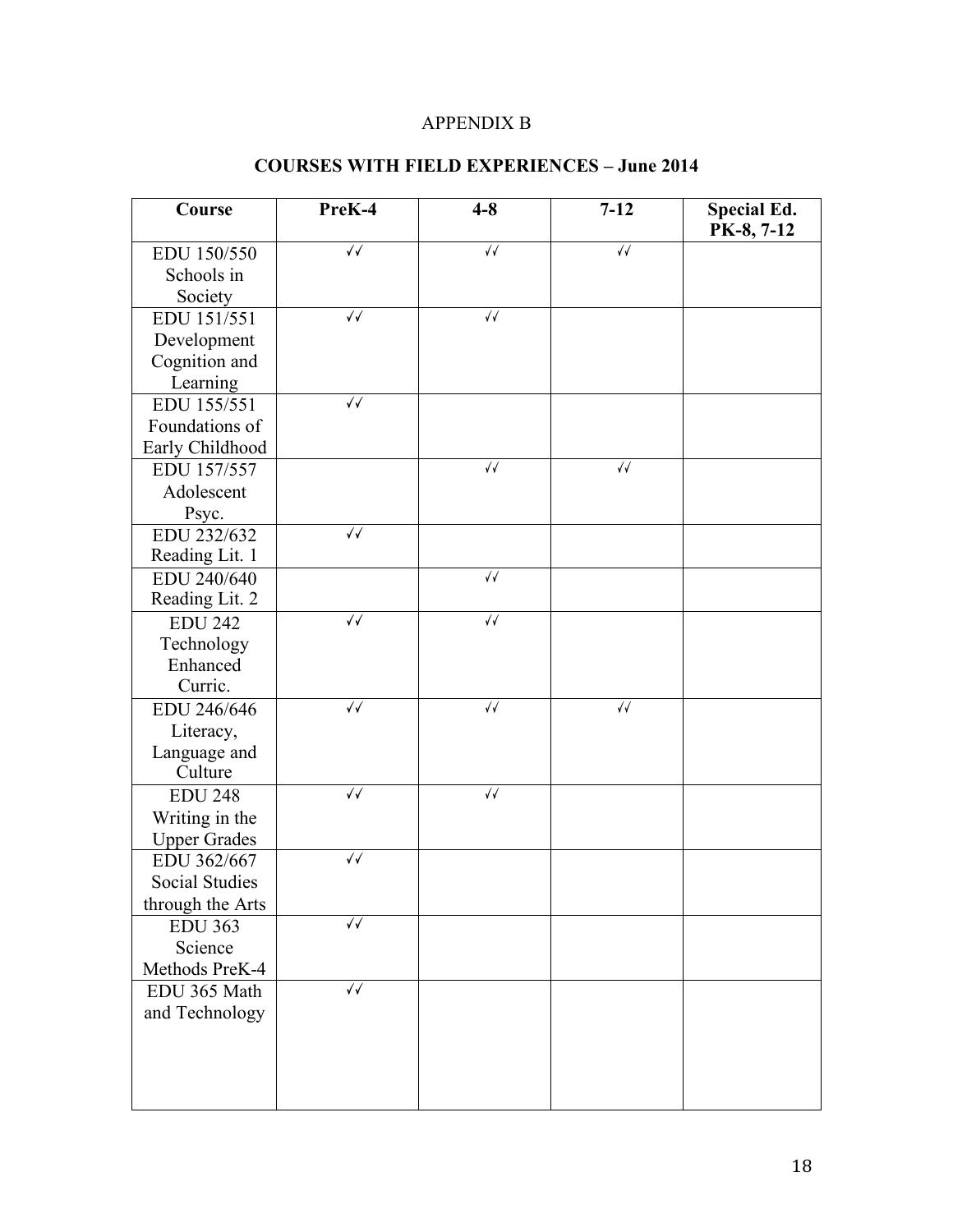| Course             | PreK-4              | $4 - 8$           | $7 - 12$          | <b>Special Ed.</b> |
|--------------------|---------------------|-------------------|-------------------|--------------------|
| <b>EDU 665</b>     | $\sqrt{2}$          |                   |                   |                    |
| Interdisc.         |                     |                   |                   |                    |
| Teaching: Math,    |                     |                   |                   |                    |
| Tech, Science      |                     |                   |                   |                    |
| EDU 410/610        |                     | $\sqrt{\sqrt{2}}$ | $\sqrt{\sqrt{2}}$ |                    |
| Instr. Tech - Eng  |                     |                   |                   |                    |
| EDU 412/612        |                     | $\sqrt{}$         | $\sqrt{}$         |                    |
| Instr. Tech - SS   |                     |                   |                   |                    |
| EDU 414/614        |                     |                   | $\sqrt{\sqrt{2}}$ |                    |
| Instr. Tech-       |                     |                   |                   |                    |
| Foreign Lang.      |                     |                   |                   |                    |
| EDU 416/616        |                     | $\sqrt{\sqrt{2}}$ | $\sqrt{\sqrt{2}}$ |                    |
| Instr. Tech -      |                     |                   |                   |                    |
| Math               |                     |                   |                   |                    |
| EDU 418/618        |                     | $\sqrt{}$         | $\sqrt{\sqrt{2}}$ |                    |
| Instr. Tech -      |                     |                   |                   |                    |
| Science            |                     |                   |                   |                    |
| SPE 160/550        | $\sqrt{}$           | $\sqrt{}$         | $\sqrt{\sqrt{2}}$ | √√                 |
| Intro. to Spec.    |                     |                   |                   |                    |
| Ed.                |                     |                   |                   |                    |
| <b>SPE 200</b>     | $\sqrt{\checkmark}$ |                   |                   | $\sqrt{}$          |
| Teaching in        |                     |                   |                   |                    |
| Inclusive Env.     |                     |                   |                   |                    |
| <b>SPE 203</b>     |                     | $\sqrt{\sqrt{2}}$ | $\sqrt{\sqrt{2}}$ |                    |
| Teaching           |                     |                   |                   |                    |
| Adolescents in     |                     |                   |                   |                    |
| Incl. Env.         |                     |                   |                   |                    |
| SPE 319/602        |                     |                   | $\sqrt{\sqrt{2}}$ | √√                 |
| Assmt: ID and      |                     |                   |                   |                    |
| Prog.              |                     |                   |                   |                    |
| Monitoring         |                     |                   |                   |                    |
| SPE 339 Low        |                     |                   |                   | √√                 |
| Incidence Disab.   |                     |                   |                   |                    |
| <b>SPE 349</b>     |                     |                   |                   | √√                 |
| Literacy and       |                     |                   |                   |                    |
| Interv. Strategies |                     |                   |                   |                    |
| SPE 369            |                     |                   |                   | √√                 |
| Emotional, Soc.,   |                     |                   |                   |                    |
| Behavior Disab.    |                     |                   |                   |                    |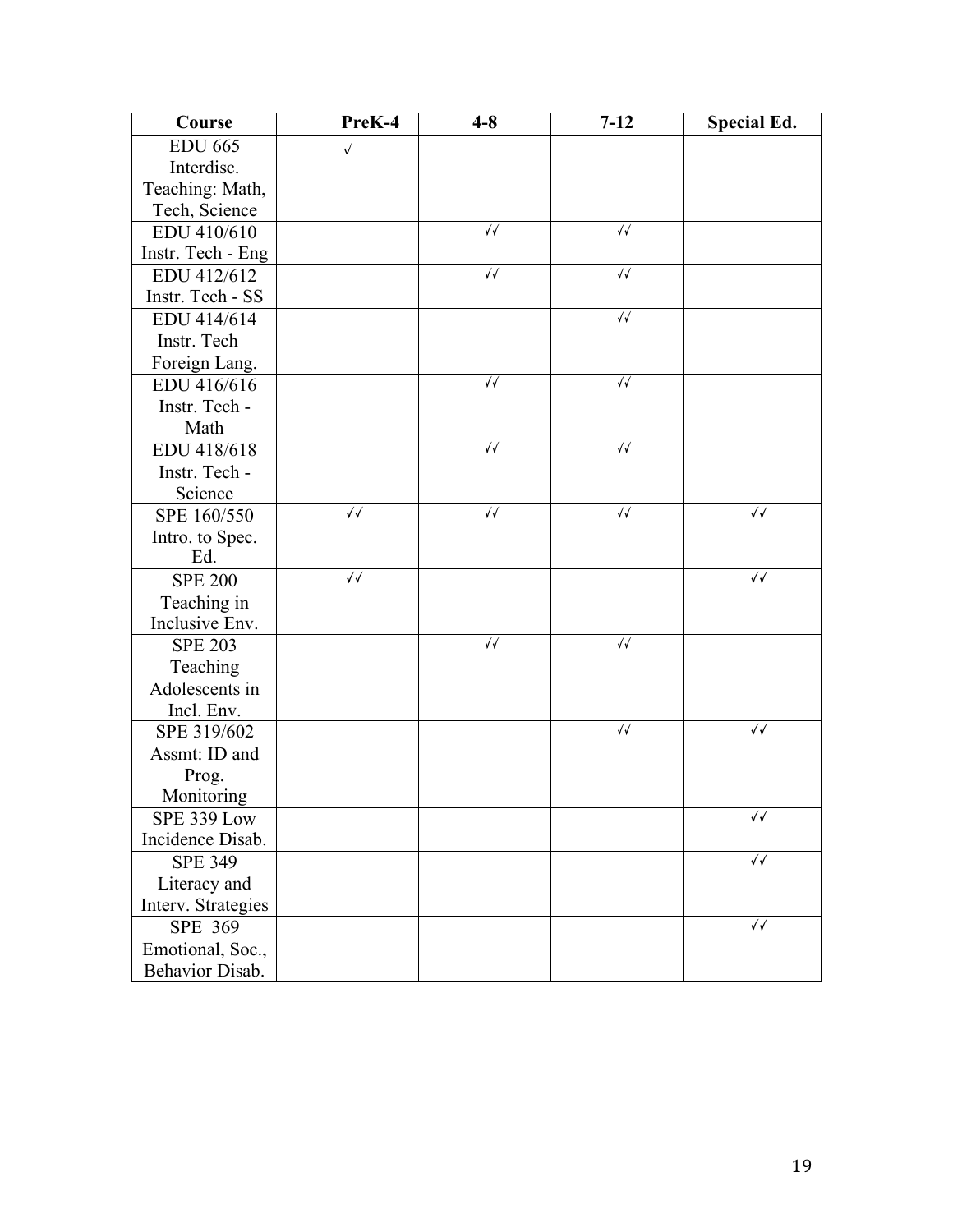## APPENDIX C

Saint Joseph's University Educator Preparation Provider (EPP)

## **Field Experience Evaluation Form For Cooperating Teachers**

Candidate Name Term Fall Spring Summer Year: 20 Subject Grade Level School Name School District Cooperating Teacher Date

**Please rate the candidate in the following areas related to knowledge, skills, and disposition.**

**Your ratings will be used for program improvement.**

| <b>Exemplary</b>                                                                      | <b>Proficient</b>                                                           | <b>Basic</b>                                                                       | <b>Unsatisfactory</b><br>.5 (Rarely)<br>$0$ (Never)                                   | <b>Not Yet</b><br><b>Observed</b> |
|---------------------------------------------------------------------------------------|-----------------------------------------------------------------------------|------------------------------------------------------------------------------------|---------------------------------------------------------------------------------------|-----------------------------------|
| The candidate<br>consistently<br>provides<br>evidence of the<br>desired<br>behaviors. | The candidate<br>often provides<br>evidence of the<br>desired<br>behaviors. | The candidate<br>sometimes<br>provides<br>evidence of the<br>desired<br>behaviors. | The candidate<br>rarely/never<br>provides<br>evidence of the<br>desired<br>behaviors. | Not yet<br>observed               |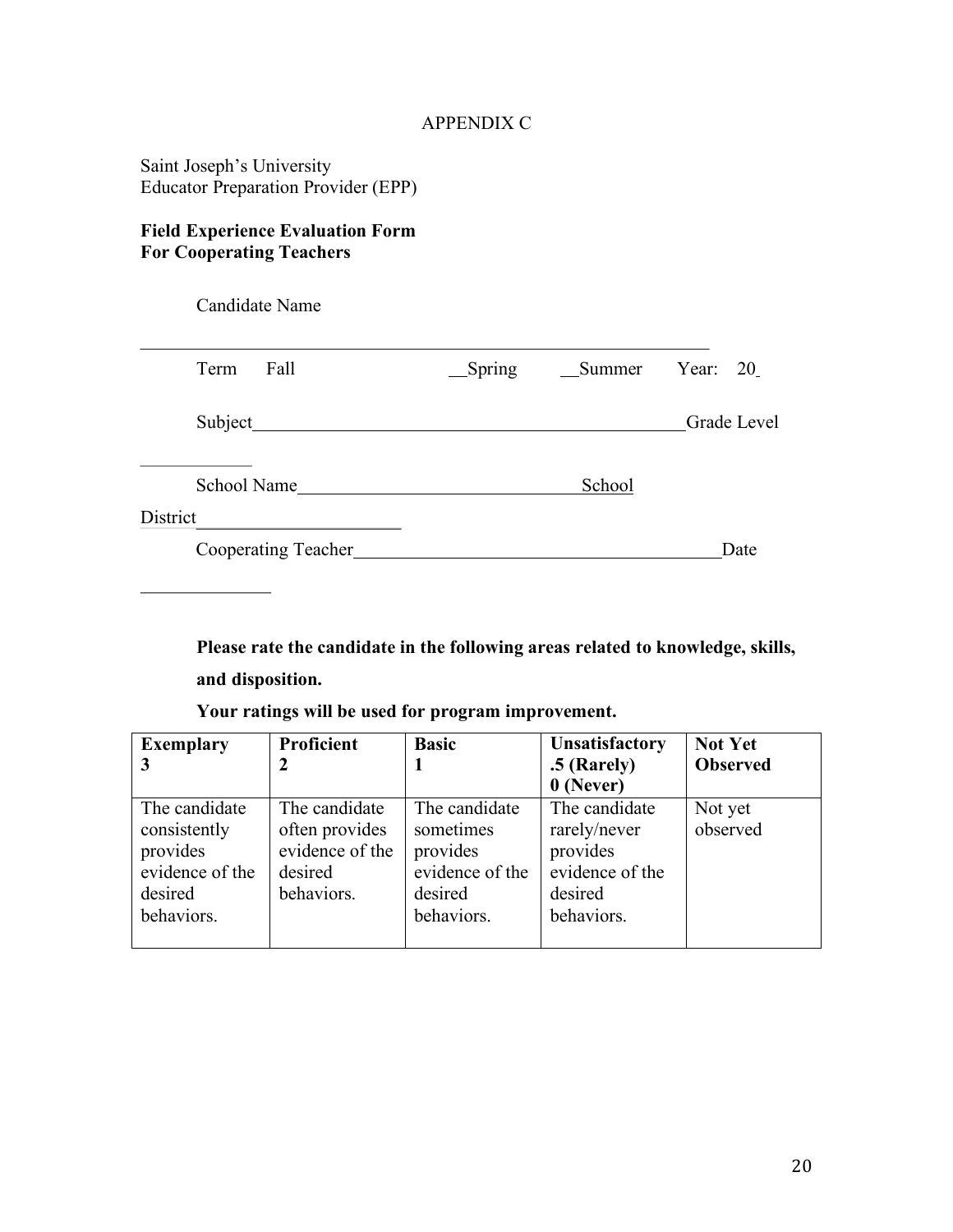| <b>Content Knowledge</b>                                    |   |   |        |    |
|-------------------------------------------------------------|---|---|--------|----|
| Demonstrates knowledge in the content area/s of instruction | 3 | 2 | $.5\,$ | NY |
|                                                             |   |   | 0      |    |
| Comments:                                                   |   |   |        |    |
|                                                             |   |   |        |    |
|                                                             |   |   |        |    |
|                                                             |   |   |        |    |
|                                                             |   |   |        |    |
|                                                             |   |   |        |    |
|                                                             |   |   |        |    |
|                                                             |   |   |        |    |

# **Skills: Communication and Collaboration**

| Communicates effectively/professionally across a variety | 3 | $\overline{2}$ |              | .5             | <b>NYO</b> |
|----------------------------------------------------------|---|----------------|--------------|----------------|------------|
| of modalities (oral, written, nonverbal) with teachers,  |   |                |              | 0              |            |
| students, and building personnel (1.6a)                  |   |                |              |                |            |
| Responds well to other viewpoints (feedback from         | 3 | $\overline{2}$ | $\mathbf{1}$ | $.5\,$         | <b>NYO</b> |
| cooperating teacher); listens first, acknowledging       |   |                |              | $\theta$       |            |
| opposing views (2.4b)                                    |   |                |              |                |            |
| Dialogues with the cooperating teacher about             | 3 | $\overline{2}$ | 1            | $.5\,$         | <b>NYO</b> |
| expectations for students and instructional strategies   |   |                |              | 0              |            |
| Shows flexibility in modifying instruction when advised  | 3 | $\overline{2}$ | 1            | .5             | <b>NYO</b> |
| or otherwise needed                                      |   |                |              | $\overline{0}$ |            |
|                                                          |   |                |              |                |            |
| Monitors and assists students in the classroom           | 3 | $\overline{2}$ | 1            | .5             | <b>NYO</b> |
|                                                          |   |                |              | 0              |            |
| Is a team player; collaborates well with others (2.4a)   | 3 | $\overline{2}$ | 1            | $.5\,$         | <b>NYO</b> |
|                                                          |   |                |              | $\Omega$       |            |
| Comments:                                                |   |                |              |                |            |
|                                                          |   |                |              |                |            |
|                                                          |   |                |              |                |            |
|                                                          |   |                |              |                |            |
|                                                          |   |                |              |                |            |
|                                                          |   |                |              |                |            |
|                                                          |   |                |              |                |            |
|                                                          |   |                |              |                |            |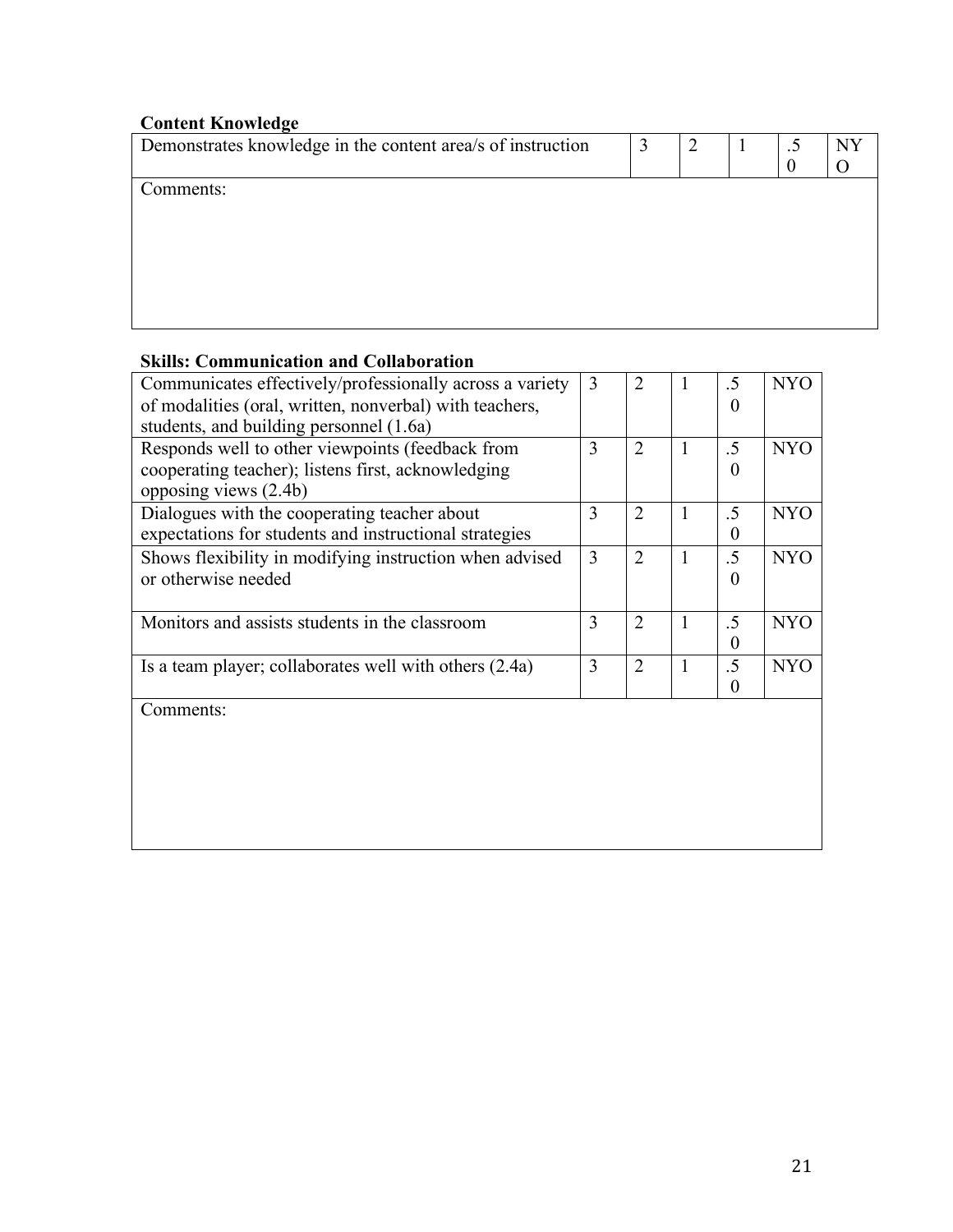| $\cdots$                                                  |   |                |   |    |            |
|-----------------------------------------------------------|---|----------------|---|----|------------|
| Demonstrates initiative and motivation                    | 3 | $\overline{2}$ |   | .5 | <b>NYO</b> |
|                                                           |   |                |   | 0  |            |
| Maintains confidentiality of school information           | 3 | $\overline{2}$ | 1 | .5 | <b>NYO</b> |
|                                                           |   |                |   | 0  |            |
| Seems to honor and value the cultural patterns of         | 3 | $\overline{2}$ | 1 | .5 | <b>NYO</b> |
| students, and recognizes all students' potential to learn |   |                |   | 0  |            |
| Arrives promptly; attends regularly                       | 3 | $\overline{2}$ |   | .5 | <b>NYO</b> |
|                                                           |   |                |   | 0  |            |
| Displays a professional appearance                        | 3 | $\overline{2}$ |   | .5 | <b>NYO</b> |
|                                                           |   |                |   |    |            |
| Comments:                                                 |   |                |   |    |            |
|                                                           |   |                |   |    |            |
|                                                           |   |                |   |    |            |
|                                                           |   |                |   |    |            |
|                                                           |   |                |   |    |            |

# **Dispositions: Intellection Curiosity, Ethical Behavior, and Professional Conduct**

**Cooperating Teacher Signature Date**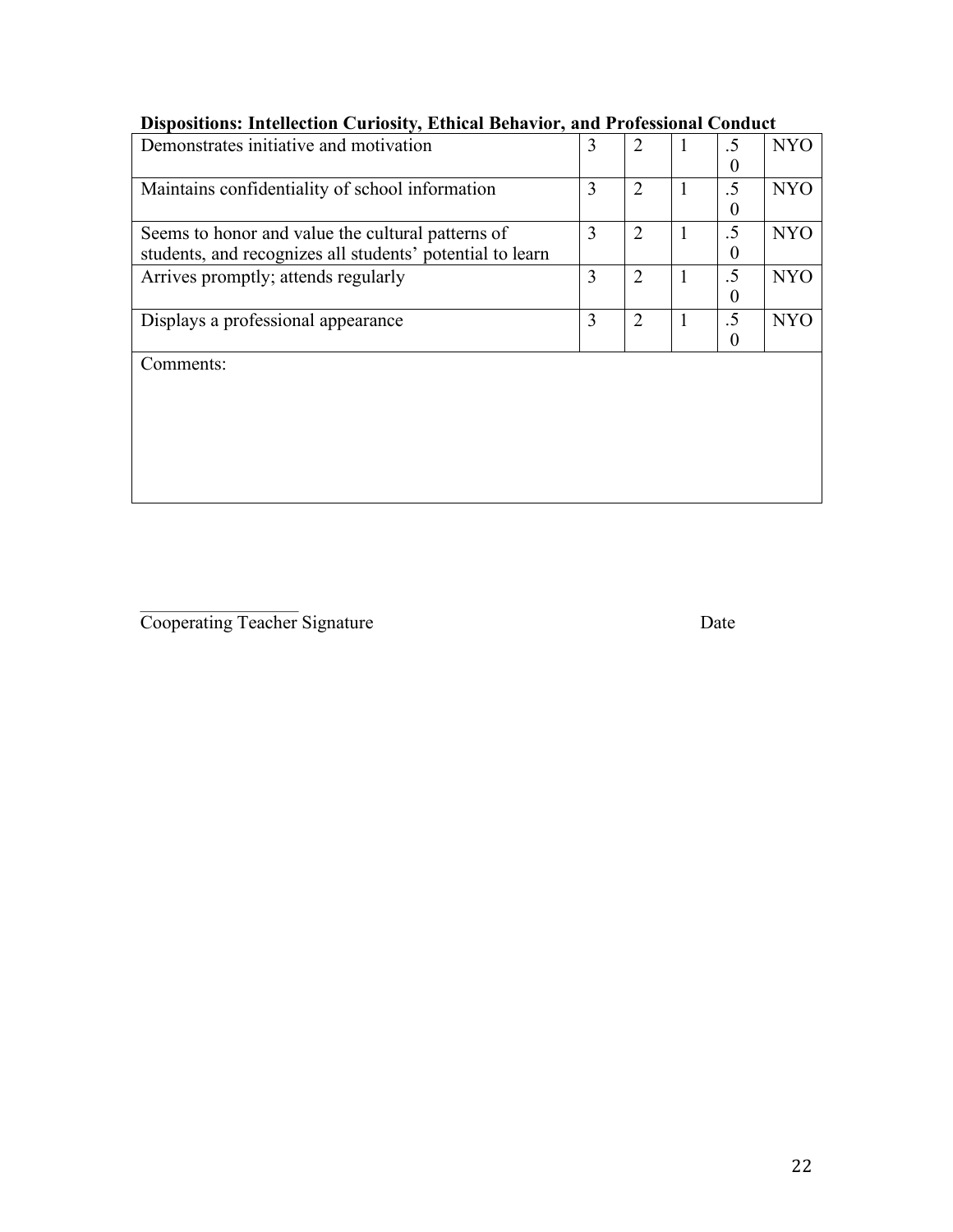#### Appendix D. SJU Lesson Plan Format & Rubric

#### **Saint Joseph's University Pennsylvania Standards Aligned System Lesson Plan Format**

| Candidate's Name |                                                  | Course Prefix/Number/Section |          |  |  |
|------------------|--------------------------------------------------|------------------------------|----------|--|--|
|                  |                                                  | Grade Level __________       | Duration |  |  |
| Lesson Topic     |                                                  |                              |          |  |  |
|                  | 1. Big Idea(s) and Related Essential Question(s) |                              |          |  |  |

- 2. Instructional Objectives
- 3. Related Academic Standards: Common Core and/or PA Standards
- 4. Vocabulary
- 5. Materials/Resources
- 6. Instructional Procedures

In general the lesson plan Instructional Procedures section should have a minimum of three sections (e.g.: Introduction, Developmental Activities, Closure). However, the exact sections may differ by content area and/or type of lesson. For example, the sections for an Investigative lesson in Mathematics should include Initiate, Investigate, and Summarize sections, and an Inquiry-Based lesson in Science should follow the 6-E model – Engage, Explore, Explain, Extend, Evaluate, e-Learning.

- 7. Addressing Learners' Diverse Needs
	- Accommodations and adaptations (IEPs, 504 Plans, at-risk students)
	- Language adjustments made for specific ELP levels (include ELP level and PA ELP Standard/s)
	- Challenges for advanced learners
- 8. Formative/Summative Assessment

9. Reflection on Planning/Instruction; Data Analysis and Plan for Re-teaching (as applicable)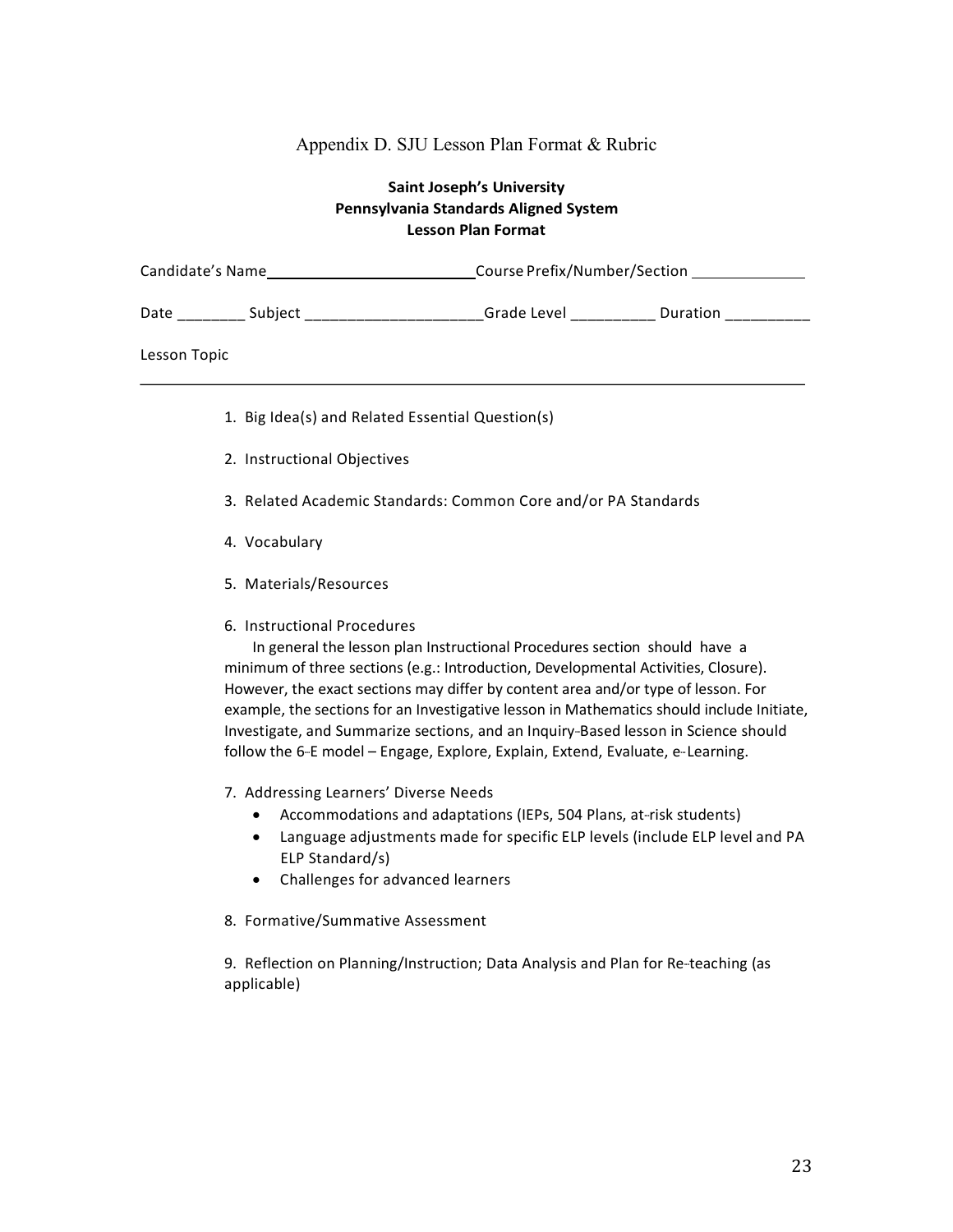| <b>Elements</b>                                                                                                                                                                            | <b>Exemplary</b><br>(3 points)                                                                                                                                                                        | <b>Proficient</b><br>(2 points)                                                                                                                                                       | <b>Basic</b><br>(1 point)                                                                                                                                                                                                      | <b>Unsatisfactory</b><br>$(0$ points)                                                                                                                                         | Score/Com<br>ments |
|--------------------------------------------------------------------------------------------------------------------------------------------------------------------------------------------|-------------------------------------------------------------------------------------------------------------------------------------------------------------------------------------------------------|---------------------------------------------------------------------------------------------------------------------------------------------------------------------------------------|--------------------------------------------------------------------------------------------------------------------------------------------------------------------------------------------------------------------------------|-------------------------------------------------------------------------------------------------------------------------------------------------------------------------------|--------------------|
| Section 1<br><b>Essential</b><br><b>Questions</b><br>Essential<br>questions are<br>connected to<br>the SAS<br>framework and<br>are specifically<br>linked to Big<br>$Idea(s)$ .            | Big Idea(s) very<br>clearly stated.<br>The candidate's<br>Essential<br>Question(s) are<br>specifically<br>linked to Big<br>$Idea(s)$ and are<br>aligned to lesson<br>content.                         | $Big \, \text{Idea}(s)$<br>clearly stated.<br>Most of the<br>candidate's<br>Essential<br>Question(s) are<br>linked to Big<br>$Idea(s)$ and are<br>mostly aligned to<br>lesson content | $Big \, \text{Idea}(s)$<br>need to be<br>stated more<br>clearly. Some of<br>the candidate's<br>Essential<br>question( $s$ ) are<br>somewhat<br>linked to Big<br>$Idea(s)$ and are<br>somewhat<br>aligned to<br>lesson content. | The candidate<br>does not yet<br>connect the<br>Essential<br>Question( $s$ ) to<br>the Big Idea or<br>align them to<br>lesson content.                                        |                    |
| <b>Section 2</b><br>Learner<br><b>Outcomes</b><br>Instructional<br>objectives<br>directly relate<br>to the lesson<br>topic and are<br>written in<br>observable and<br>measurable<br>terms. | The candidate<br>demonstrates a<br>clear connection<br>between the<br>lesson topic and<br>the learner<br>outcomes. The<br>instructional<br>objectives are<br>clearly<br>observable and<br>measurable. | The candidate<br>connects most of<br>the learner<br>outcomes to the<br>lesson topic.<br>Most of the<br>instructional<br>objectives are<br>observable and<br>measurable.               | The candidate<br>connects some<br>of the learner<br>outcomes to the<br>lesson topic<br>and/or some of<br>the instructional<br>objectives are<br>observable and<br>measurable.                                                  | The candidate<br>does not yet<br>connect the<br>learner<br>outcomes to<br>the lesson<br>topic. The<br>instructional<br>objectives are<br>not observable<br>and<br>measurable. |                    |
| <b>Section 3</b><br><b>Standards</b><br>Common Core<br>and/or PA<br>Standards are<br>listed based on<br>learner                                                                            | The candidate<br>demonstrates the<br>ability to select<br>appropriate<br>academic<br>standards based<br>on learner<br>outcomes.                                                                       | The candidate<br>demonstrates the<br>ability to select<br>mostly<br>appropriate<br>academic<br>standards based<br>on learner                                                          | The candidate<br>demonstrates<br>the ability to<br>select some of<br>the appropriate<br>academic<br>standards based<br>on learner                                                                                              | The candidate<br>does not yet<br>demonstrate<br>the ability to<br>select<br>appropriate<br>academic<br>standards                                                              |                    |

# **Saint Joseph's University Standards Aligned System Lesson Plan Rubric**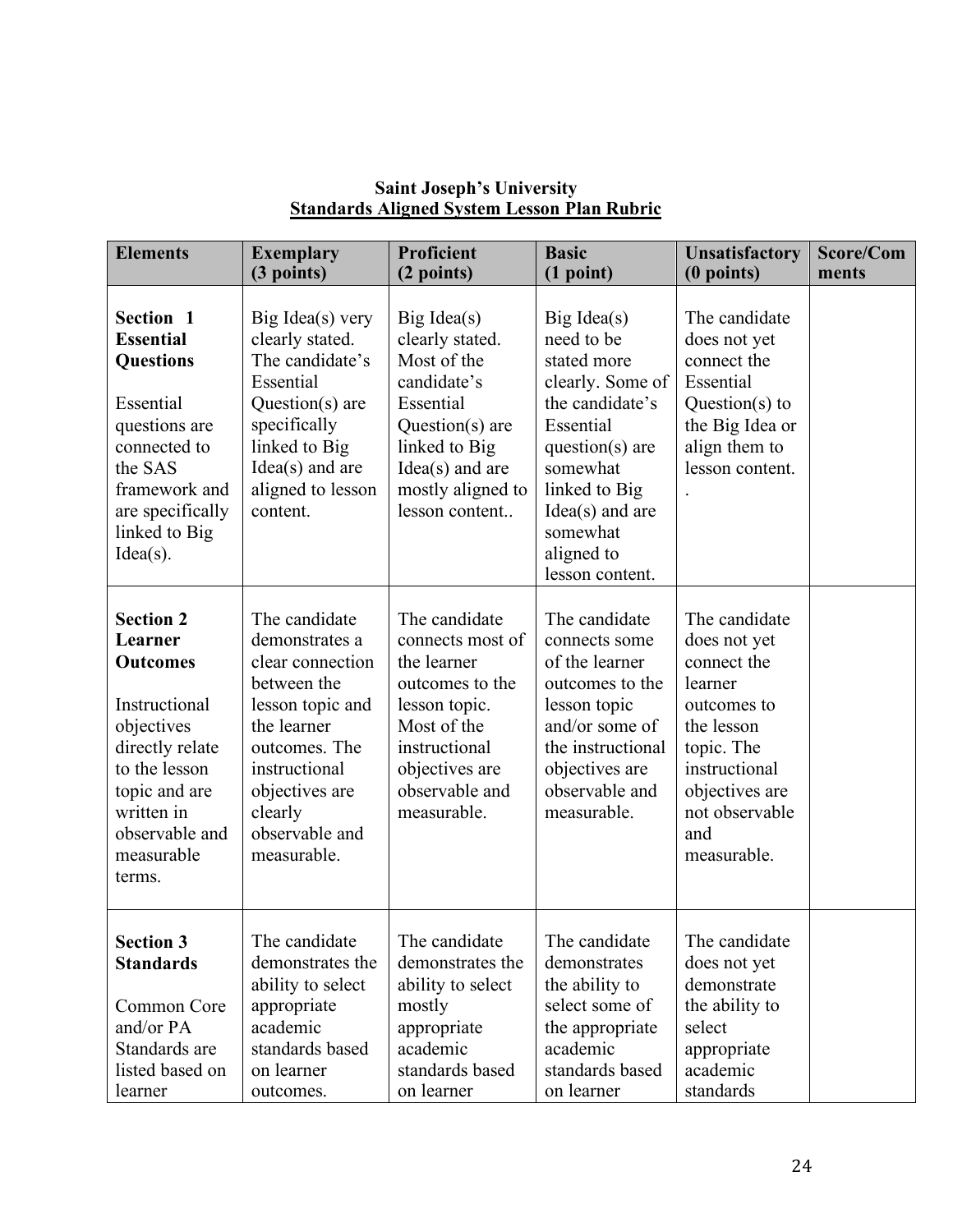| <b>Elements</b>                                                                                                                                                                                            | <b>Exemplary</b><br>(3 points)                                                                                                                                                                        | <b>Proficient</b><br>(2 points)                                                                                                                                                                  | <b>Basic</b><br>(1 point)                                                                                                                                                                       | <b>Unsatisfactory</b><br>$(0$ points)                                                                                                                                           | Score/Com<br>ments |
|------------------------------------------------------------------------------------------------------------------------------------------------------------------------------------------------------------|-------------------------------------------------------------------------------------------------------------------------------------------------------------------------------------------------------|--------------------------------------------------------------------------------------------------------------------------------------------------------------------------------------------------|-------------------------------------------------------------------------------------------------------------------------------------------------------------------------------------------------|---------------------------------------------------------------------------------------------------------------------------------------------------------------------------------|--------------------|
| outcomes.                                                                                                                                                                                                  |                                                                                                                                                                                                       | outcomes.                                                                                                                                                                                        | outcomes.                                                                                                                                                                                       | based on<br>learner<br>outcomes.                                                                                                                                                |                    |
| <b>Section 4</b><br><b>Vocabulary</b><br><b>Essential terms</b><br>to be<br>introduced in<br>the lesson are<br>identified.                                                                                 | The candidate's<br>essential terms<br>are fully<br>connected to the<br>lesson and are<br>appropriate to<br>the targeted<br>grade level.                                                               | Most of the<br>candidate's<br>essential terms<br>are connected to<br>the lesson and<br>are appropriate<br>to the targeted<br>grade level.                                                        | Some of the<br>candidate's<br>essential terms<br>are connected to<br>the lesson and<br>appropriate to<br>the targeted<br>grade level.                                                           | Few or none of<br>the candidate's<br>essential terms<br>are connected<br>to the lesson<br>and<br>appropriate to<br>the targeted<br>grade level.                                 |                    |
| <b>Section 5</b><br><b>Materials/Res</b><br>ources<br>List of all<br>materials<br>required for the<br>lesson as well<br>as resources<br>utilized in<br>lesson<br>development.                              | The candidate<br>has included a<br>complete and<br>appropriate set<br>of materials,<br>including very<br>creative<br>materials, as<br>well as resources<br>used to develop<br>the lesson.             | The candidate<br>has included a<br>mostly complete<br>and appropriate<br>set of materials,<br>including some<br>creative<br>materials, as well<br>as resources used<br>to develop the<br>lesson. | The candidate<br>has included a<br>somewhat<br>complete and<br>appropriate set<br>of materials,<br>including few<br>creative<br>materials and/or<br>resources used<br>to develop the<br>lesson. | The candidate<br>has not<br>included a<br>complete or<br>appropriate set<br>of materials<br>and resources<br>for this lesson<br>with no<br>creative<br>materials                |                    |
| <b>Section 6</b><br><b>Instructional</b><br><b>Procedures</b><br>Instructional<br>strategies<br>planned, such<br>as explicit<br>instruction,<br>modeling,<br>active<br>engagement,<br>scaffolding,<br>etc. | The candidate<br>provides<br>extensive<br>evidence of<br>appropriate<br>teaching<br>strategies and<br>approaches,<br>reflecting best<br>practices with<br>maximum active<br>student<br>participation. | The candidate<br>provides ample<br>evidence of<br>appropriate<br>strategies and<br>approaches<br>reflecting best<br>practices with<br>active student<br>participation.                           | The candidate<br>provides some<br>evidence of<br>appropriate<br>strategies and<br>approaches<br>reflecting best<br>practices with<br>active student<br>participation.                           | The candidate<br>does not yet<br>provide<br>evidence of<br>appropriate<br>strategies and<br>approaches<br>reflecting best<br>practices with<br>active student<br>participation. |                    |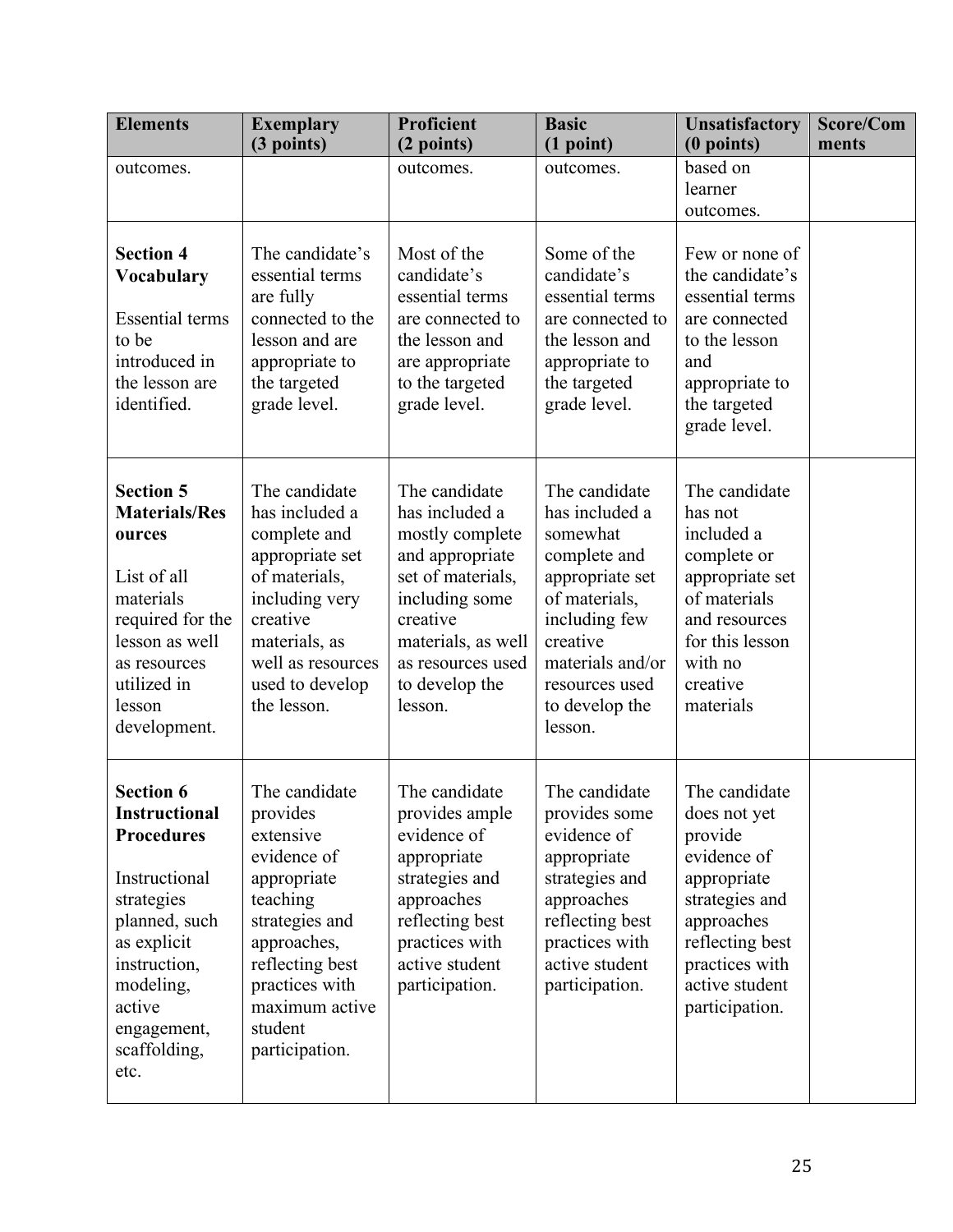| <b>Elements</b>                                                                                                                                                                                                                                                                             | <b>Exemplary</b><br>(3 points)                                                                                                                                                                                                           | <b>Proficient</b><br>(2 points)                                                                                                                                                                                                        | <b>Basic</b><br>(1 point)                                                                                                                                                                                                                | <b>Unsatisfactory</b><br>(0 points)                                                                                                                                                                                                          | Score/Com<br>ments |
|---------------------------------------------------------------------------------------------------------------------------------------------------------------------------------------------------------------------------------------------------------------------------------------------|------------------------------------------------------------------------------------------------------------------------------------------------------------------------------------------------------------------------------------------|----------------------------------------------------------------------------------------------------------------------------------------------------------------------------------------------------------------------------------------|------------------------------------------------------------------------------------------------------------------------------------------------------------------------------------------------------------------------------------------|----------------------------------------------------------------------------------------------------------------------------------------------------------------------------------------------------------------------------------------------|--------------------|
|                                                                                                                                                                                                                                                                                             |                                                                                                                                                                                                                                          |                                                                                                                                                                                                                                        |                                                                                                                                                                                                                                          |                                                                                                                                                                                                                                              |                    |
| <b>Section 7</b><br><b>Addressing</b><br>Learners'<br><b>Diverse Needs</b><br>Meets the<br>needs of<br>students with<br>diverse needs.                                                                                                                                                      | The candidate<br>selects teaching<br>strategies and<br>approaches that<br>demonstrate<br>extensive<br>knowledge of<br>the needs of<br>diverse learners.                                                                                  | The candidate<br>selects teaching<br>strategies and<br>approaches that<br>demonstrate, in<br>most cases,<br>knowledge of the<br>needs of diverse<br>learners.                                                                          | The candidate<br>selects some<br>strategies and<br>approaches that<br>demonstrate<br>knowledge of<br>the needs of<br>diverse learners.                                                                                                   | The candidate<br>does not yet<br>select<br>strategies and<br>approaches<br>that<br>demonstrate<br>knowledge of<br>the needs of<br>diverse<br>learners.                                                                                       |                    |
| <b>Section 8</b><br><b>Formative/Su</b><br>mmative<br><b>Assessments</b><br>Assessments<br>should be<br>aligned with<br>Essential<br>Questions,<br>Instructional<br>Objectives, and<br>Academic<br>Standards;<br>including<br>artifacts and/or<br>student work<br>samples as<br>applicable. | The candidate<br>demonstrates<br>extensive<br>knowledge of<br>effective<br>assessment by<br>using<br>appropriate<br>assessments<br>aligned with<br>Essential<br>Questions,<br>Instructional<br>Objectives, and<br>Academic<br>Standards. | The candidate<br>demonstrates<br>knowledge of<br>effective<br>assessment in<br>that most of the<br>assessments used<br>are aligned with<br>Essential<br>Questions,<br>Instructional<br>Objectives, and<br>Academic<br><b>Standards</b> | The candidate<br>demonstrates<br>some<br>knowledge of<br>effective<br>assessment in<br>that some of the<br>assessments<br>used are aligned<br>with Essential<br>Questions,<br>Instructional<br>Objectives, and<br>Academic<br>Standards. | The candidate<br>does not yet<br>demonstrate<br>knowledge of<br>effective<br>assessment in<br>that<br>assessments<br>are lacking that<br>align with<br>Essential<br>Questions,<br>Instructional<br>Objectives, and<br>Academic<br>Standards. |                    |
| <b>Section</b><br>9<br><b>Data Analysis</b><br>and Reflection<br>on Planning<br>/Instruction;<br><b>Plans for Re-</b><br>teaching (as<br>applicable)                                                                                                                                        | Supporting<br>artifacts and<br>student work<br>samples included<br>are<br>representative of<br>all of the areas<br>assessed;                                                                                                             | Supporting<br>artifacts and<br>student work<br>samples included<br>are<br>representative of<br>most of the areas<br>assessed; the                                                                                                      | Supporting<br>artifacts and<br>student work<br>samples<br>included are<br>representative<br>of some of the<br>areas assessed;                                                                                                            | Supporting<br>artifacts and<br>student work<br>samples<br>representing<br>areas assessed<br>are not<br>included; the                                                                                                                         |                    |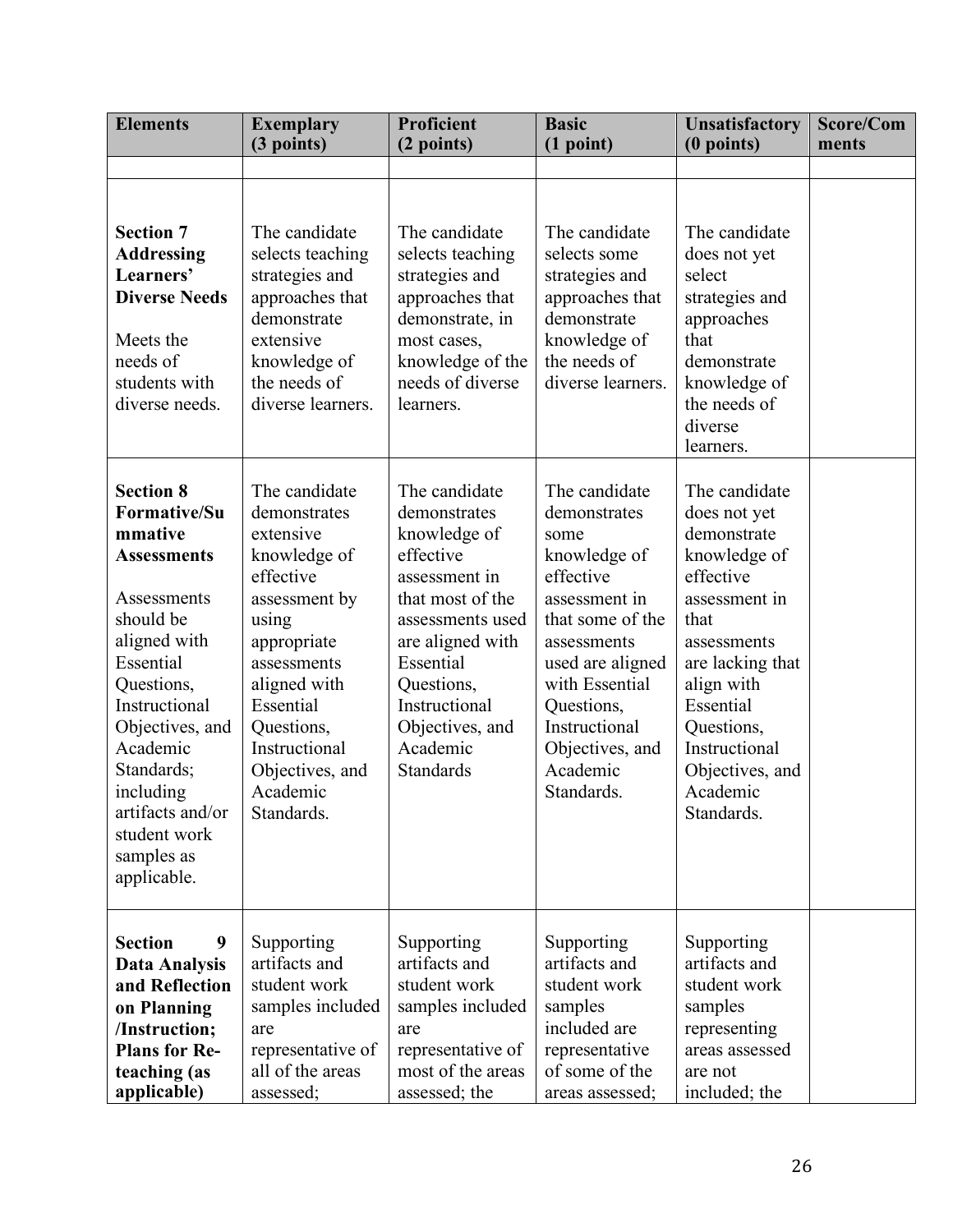| <b>Elements</b>                                                                                                                                                                                          | <b>Exemplary</b>                                                                                                                                                        | <b>Proficient</b>                                                                                                                                                                                 | <b>Basic</b>                                                                                                                                                                              | <b>Unsatisfactory</b>                                                                                                                                     | Score/Com |
|----------------------------------------------------------------------------------------------------------------------------------------------------------------------------------------------------------|-------------------------------------------------------------------------------------------------------------------------------------------------------------------------|---------------------------------------------------------------------------------------------------------------------------------------------------------------------------------------------------|-------------------------------------------------------------------------------------------------------------------------------------------------------------------------------------------|-----------------------------------------------------------------------------------------------------------------------------------------------------------|-----------|
|                                                                                                                                                                                                          | $(3$ points)                                                                                                                                                            | (2 points)                                                                                                                                                                                        | (1 point)                                                                                                                                                                                 | $(0$ points)                                                                                                                                              | ments     |
| Reflection<br>includes<br>evaluation of<br>the lesson<br>planning and, if<br>taught, of the<br>data collection<br>and<br>implementation<br>of the lesson,<br>as well as the<br>plan for re-<br>teaching. | the candidate<br>presents<br>extensive data<br>analysis and<br>reflection on<br>planning and<br>instruction, as<br>well as plans for<br>re-teaching (as<br>applicable). | candidate<br>presents<br>adequate data<br>analysis and<br>reflection on<br>planning and<br>instruction, as<br>well as some<br>good discussion<br>on plans for re-<br>teaching (as<br>applicable). | the candidate<br>presents some<br>data analysis<br>and reflection<br>on planning and<br>instruction, as<br>well as some<br>discussion on<br>plans for re-<br>teaching (as<br>applicable). | candidate does<br>not yet present<br>data analysis<br>and reflection<br>on planning<br>and instruction<br>or plans for re-<br>teaching (as<br>applicable) |           |

| <b>Overall Evaluation</b>   |            |              | <b>TOTAL</b><br><b>SCORE</b> |
|-----------------------------|------------|--------------|------------------------------|
| Exemplary<br>Unsatisfactory | Proficient | <b>Basic</b> |                              |

\* The weighting of the sections in the lesson plan will be based on the skills being assessed.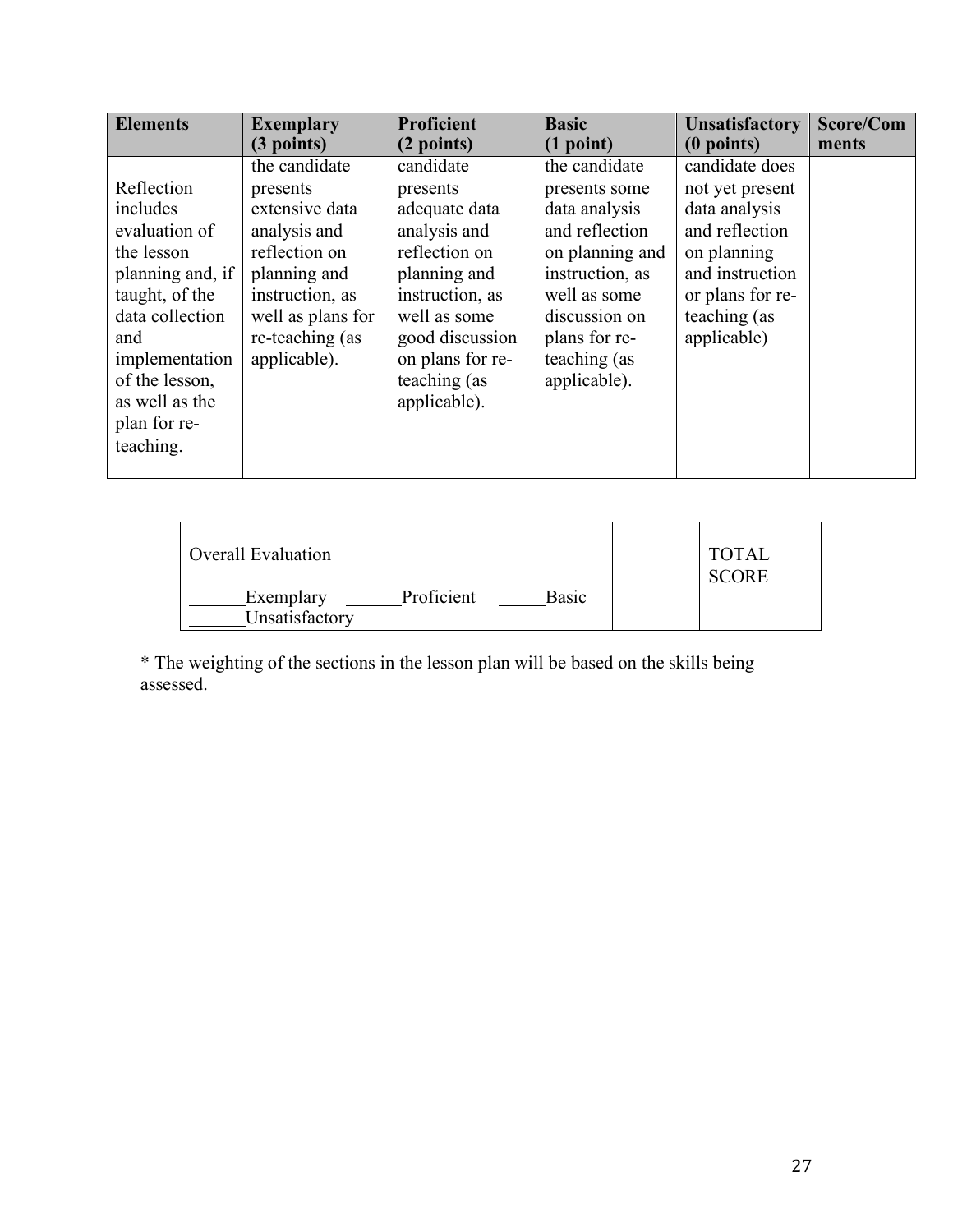# **APPENDIX E Field Experience Attendance Log**

| <b>Student Name:</b>      |        |
|---------------------------|--------|
| Course:                   |        |
| <b>Course Instructor:</b> |        |
| Semester:                 |        |
| School:                   | Grade: |
| <b>Host Teacher:</b>      | Room:  |

| VISIT#                  | <b>DATE</b> | Host Teacher Signature |
|-------------------------|-------------|------------------------|
| $\mathbf{I}$            |             |                        |
| $\overline{2}$          |             |                        |
| $\overline{\mathbf{3}}$ |             |                        |
| $\overline{4}$          |             |                        |
| $\overline{5}$          |             |                        |
| $\sqrt{6}$              |             |                        |
| $\overline{7}$          |             |                        |
| $\overline{8}$          |             |                        |
| 9                       |             |                        |
| $10\,$                  |             |                        |

I certify that the above information is true and accurate. \_\_\_\_\_\_\_\_\_\_\_\_\_\_\_\_\_\_\_\_\_\_\_\_\_\_\_\_\_\_\_\_\_\_ \_\_\_\_\_\_\_

Student Signature

# SUBMIT A COPY OF THIS COMPLETED LOG TO YOUR COURSE INSTRUCTOR(S)

(Falsifying this report is a breach of the Saint Joseph's Academic Honesty Policy)